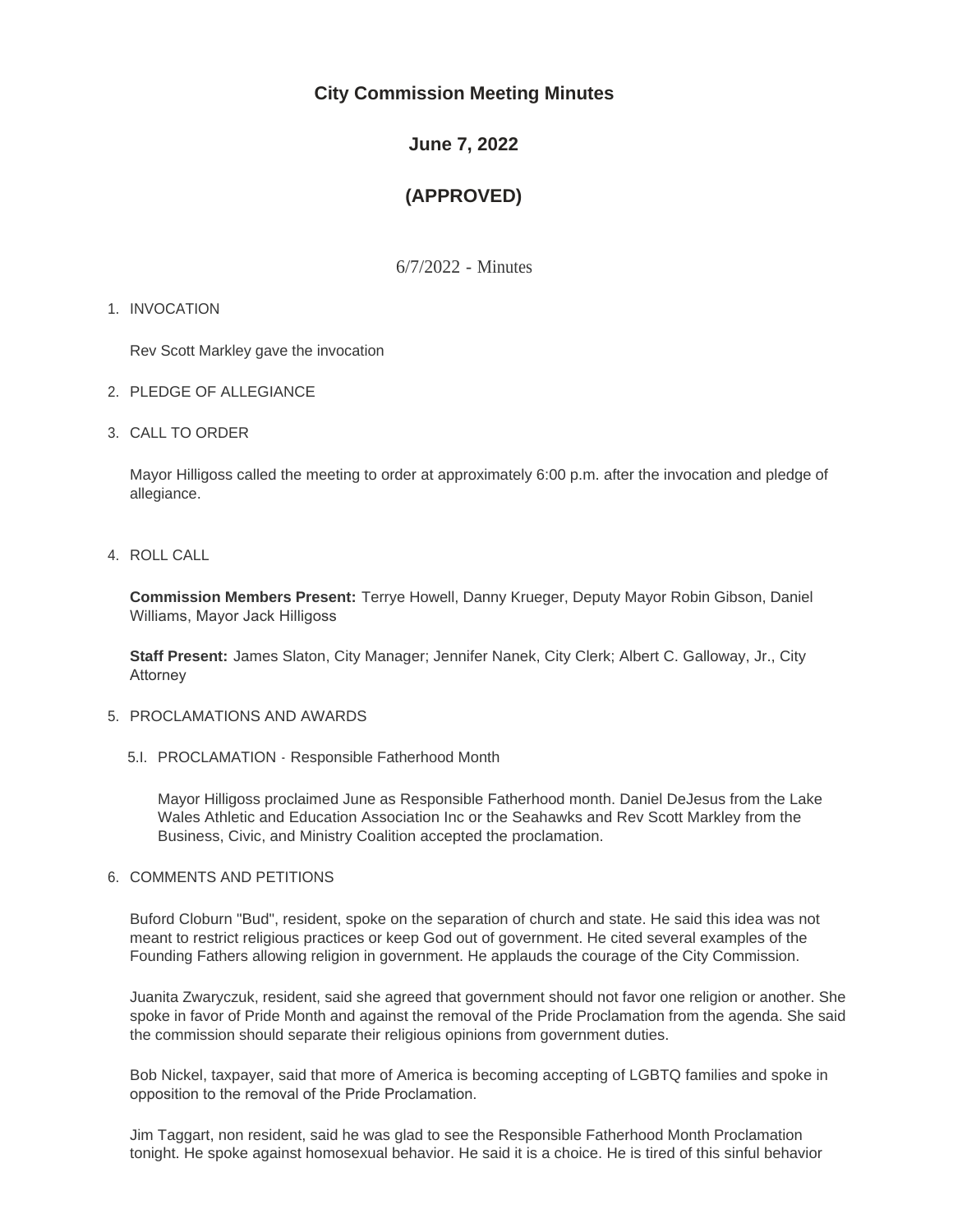being shoved down our throats.

Heather Mankowski, resident, read the Pride Proclamation presented by the City of Davenport.

Kyra Love, resident, spoke against the removal of the Pride Proclamation from the agenda.

Charlene Bennett, resident, said the City should stand in solidarity with the LGBTQ community and spoke against the removal of the Pride proclamation.

David Jones, resident, shared an example of discrimination he has experienced and how he was helped by others in the community.

Tim Ratliff, resident, spoke against the Pride Proclamation and was in favor of invocations.

Jodie Clark, resident, thanked the Commission for the Responsible Fatherhood proclamation. He has family members who are LGBT. We should respect each other. We should come together as Americans.

Mandy Cilliers, resident, shared examples of discrimination among races in South Africa. Discrimination brings hate. Lake Wales has always been inclusive. LGBT people are part of our City.

Cheryl Millet, utility customer, is an LGBT person. She cares about the young people of the community and the image of Lake Wales. We should be more inclusive.

David Price, resident and President of Bok Tower Gardens, said they welcome all at Bok Tower Gardens. Making everyone welcome will make us a stronger community.

Tiffany Davis, resident, shared her military experience and serving with LGBT members of the Armed Forces. She loves everyone.

Kevin Respress, resident, commended the leaders of the City. We have a good City. Words have power. He applauded the City Commission for taking a stand. He is glad that the Commission proclaimed this month for fatherhood.

Melissa Hulen, resident, thanked the commission for proclaiming this as Fatherhood month. The family unit is under attack in this country and is responsible for every issue in our country. She commended fathers and said we can't celebrate that enough.

Anna Clarke, taxpayer, shared concerns about her safety. Everyone should be welcome in Lake Wales. She supports fatherhood. In the past there have been 5 proclamations in one meeting. There's a lot of ideas and love here. We should be hospitable and kind.

### 7. CONSENT AGENDA

Deputy Mayor Gibson made a motion to approve the Consent Agenda. Commission Howell seconded the motion.

 by voice vote: Deputy Mayor Gibson "YES" Commissioner Howell "YES" Commissioner Krueger "YES" Commissioner Williams "YES"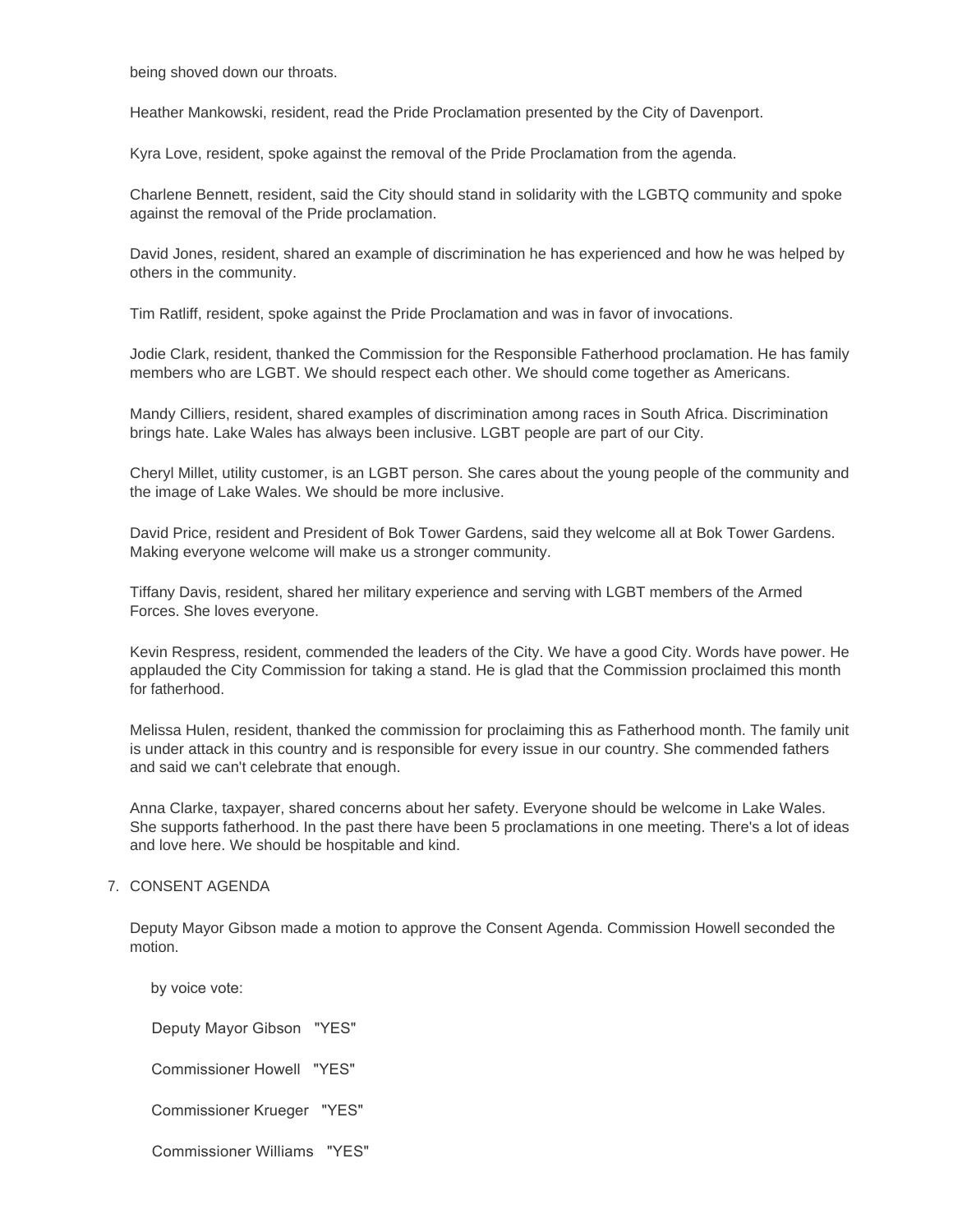Mayor Hilligoss "YES"

Motion passed 5-0.

- 7.I. Minutes January 18, 2022 & June 1, 2022 Work Session
- 7.II. WWTP Chlorination Tanks Replacement

[Begin Agenda Memo]

# **SYNOPSIS**:

Staff seeks commission approval to expend funds for the replacement of an Aurora split case horizontal pump for Water Treatment Plant #2 (WTP #2) from Barney's Pumps for \$26,246.00.

**STAFF RECOMMENDATION** It is recommended that the City Commission:

1. Approve the expenditure of funds of \$26,246.00 for the replacement of a split case pump for WTP #2 from Barney's Pumps.

**BACKGROUND** Split-case pumps are the workhorses of industrial and municipal applications. They are more expensive than end-suction or vertical inline pumps, and not as flexible or adaptable as vertical turbines. However, what they lack in low-cost flexibility they make up for in durability, efficiency, and dependability. The pump that is installed is leaking, and has been for some time now. No methods deployed to fix the pump have been effective. This pump is original to the plant, has been in operation for 25+ years, and is at the end of its useful life. Staff recommends the commission take the following actions; approve the expenditure of funds to Barney's Pumps for \$26,246.00 for the replacement of the split case pump to be installed at WTP #2.

**OPTIONS** The Commission could chose to not approve the purchase and allow the current pump to continue to leak.

**FISCAL IMPACT** \$150,000.00 was budgeted in the Water Division's FY '21-'22 M & R Treatment Plants Operating Budget for this purpose.

[Begin Agenda Memo]

Elevated Water Storage Tank Maintenance 7.III.

[Begin Agenda Memo]

**SYNOPSIS:** Staff is seeking commission approval for the expenditure of funds or \$127,500.00 for maintenance and inspection for the City's for water storage towers by Tank Rehab.

**RECOMMENDATION** It is recommended that the City Commission consider taking the following action:

1. Approve the expenditure of funds for \$127,500.00 for tank maintenance by Tank Rehab, LLC.

2. Authorize the City Manager to execute the appropriate documents, on the City's behalf.

**BACKGROUND** In August 2003, the Florida Department of Environmental Protection instituted more stringent regulations regarding the maintenance of water storage tanks. These regulations require annual inspections of the tanks to insure protection of the water source from contamination and identify any structural problems that may need repair. The regulations also require that, at least once every five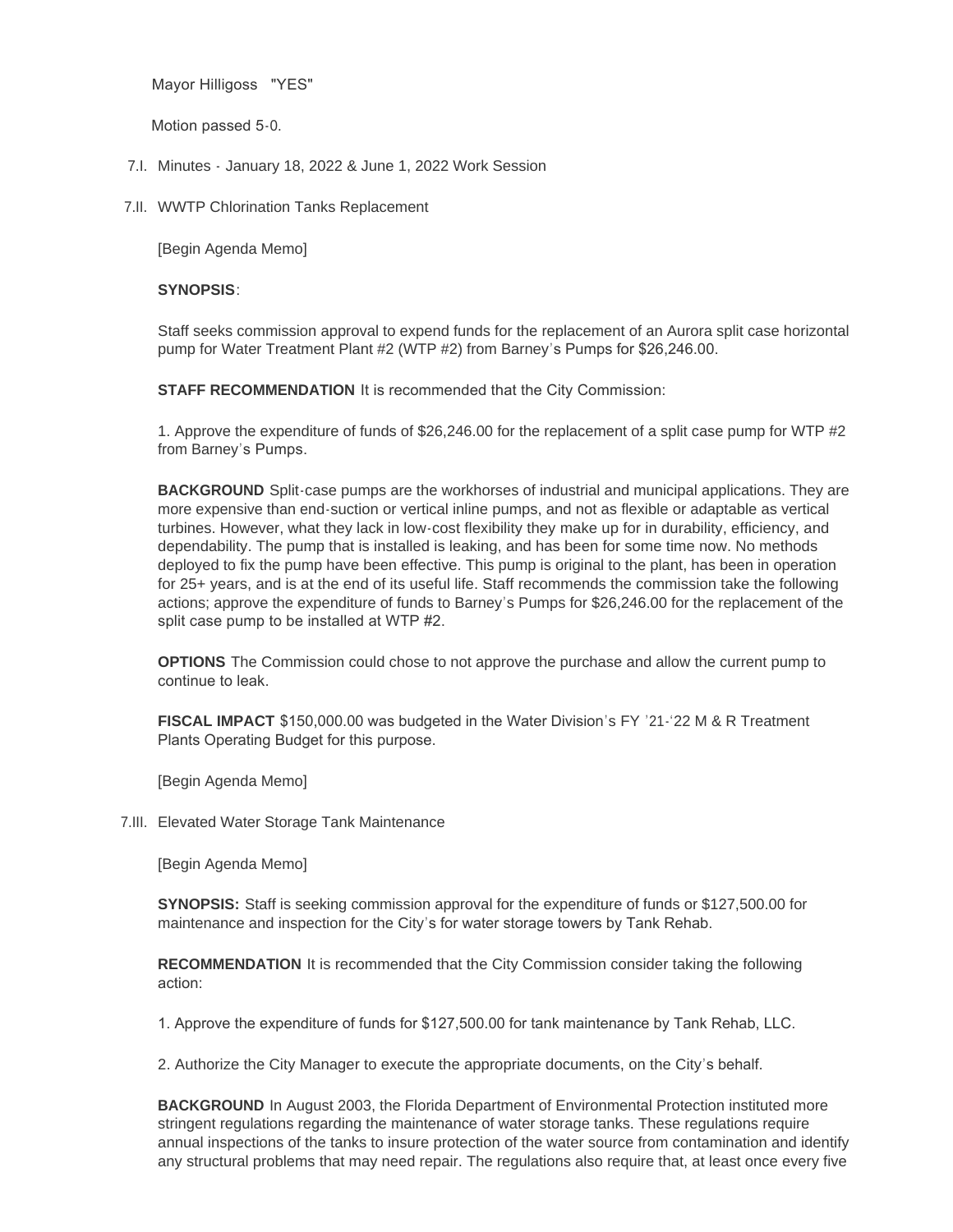any structural problems that may need repair. The regulations also require that, at least once every five years, the tanks be cleaned on the inside and outside and that all work on the tanks be performed by a contractor under the responsible charge of a professional engineer licensed by the State of Florida. It is time in the maintenance schedule to have the Mall Tower and Southside Elevated Tower taken offline for an interior renovation. Washout the Market Street Tower and High school Tower, and have an inspection performed on the newly acquired Standpipe Tower in the Park service area. Staff is recommending the City Commission approve the expenditure of funds for \$127,500.00 to Tank Rehab, LLC to perform the maintenance, utilizing the current annual contract, on the City's water storage towers.

**OTHER OPTION** None. This is a required service by DEP.

**FISCAL IMPACT** \$150,000.00 is included in the Water Division's FY21'22 M&R Storage Tanks budget line item to cover this vital maintenance service.

[End Agenda Memo]

7.IV. Mountain Lake Cutoff Rd Watermain Extension

[Begin Agenda Memo]

**SYNOPSIS:** Staff proposes to install approximately 2100 ft of 12" water main to assist in the expansion of the water system along Mountain Lake Cutoff Road.

**RECOMMENDATION** It is recommended that the Commission take the following action:

1. Approve expending funds of \$83,319.00 to Lopez Underground Construction, Inc. for labor and \$150,559.66 to Fortiline Waterworks for the purchase of materials to extend the watermain along Mountain Lake Cutoff Road.

2. Authorize the City Manager to execute the appropriate documents, on the City's behalf.

**BACKGROUND** As a part of serving the residents of the City of Lake Wales, and expanding the existing water system, the City frequently looks for properties within the City's service area that does not currently have water service. The purpose of this project is to install 2,100 hundred linear feet of 12" watermain by open cut along Mountain Lake Cutoff Road to expand the water system. In an effort to save time and money this project is a labor only contract. Given the current industry and lead times for material staff will purchase material through a City vendor and supply material to the contractor for installation. Staff solicited quotes and allowed the contractor to determine the method for installation. The lowest bidder provided a bid for open cut installation.

Staff recommends the Commission take the following action, approve expending funds of \$83,319.00 to Lopez Underground Construction, Inc. for labor and \$150,559.66 to Fortiline Waterworks for the purchase of materials for the watermain extension on Mountain Lake Cutoff Road and authorize the City Manager to execute the appropriate documents, on the City's behalf.

**OTHER OPTIONS** The Commission could deny the expenditure of funds to facilitate the expansion of the water system along Mountain Lake Cutoff Road

[End Agenda Memo]

7.V. DW53037 Northwest Water Main Extension Application Submittal

[Begin Agenda Memo]

### **SYNOPSIS:**

The funds for this project have been committed by the State Revolving Loan Fund Agency (SRF). It is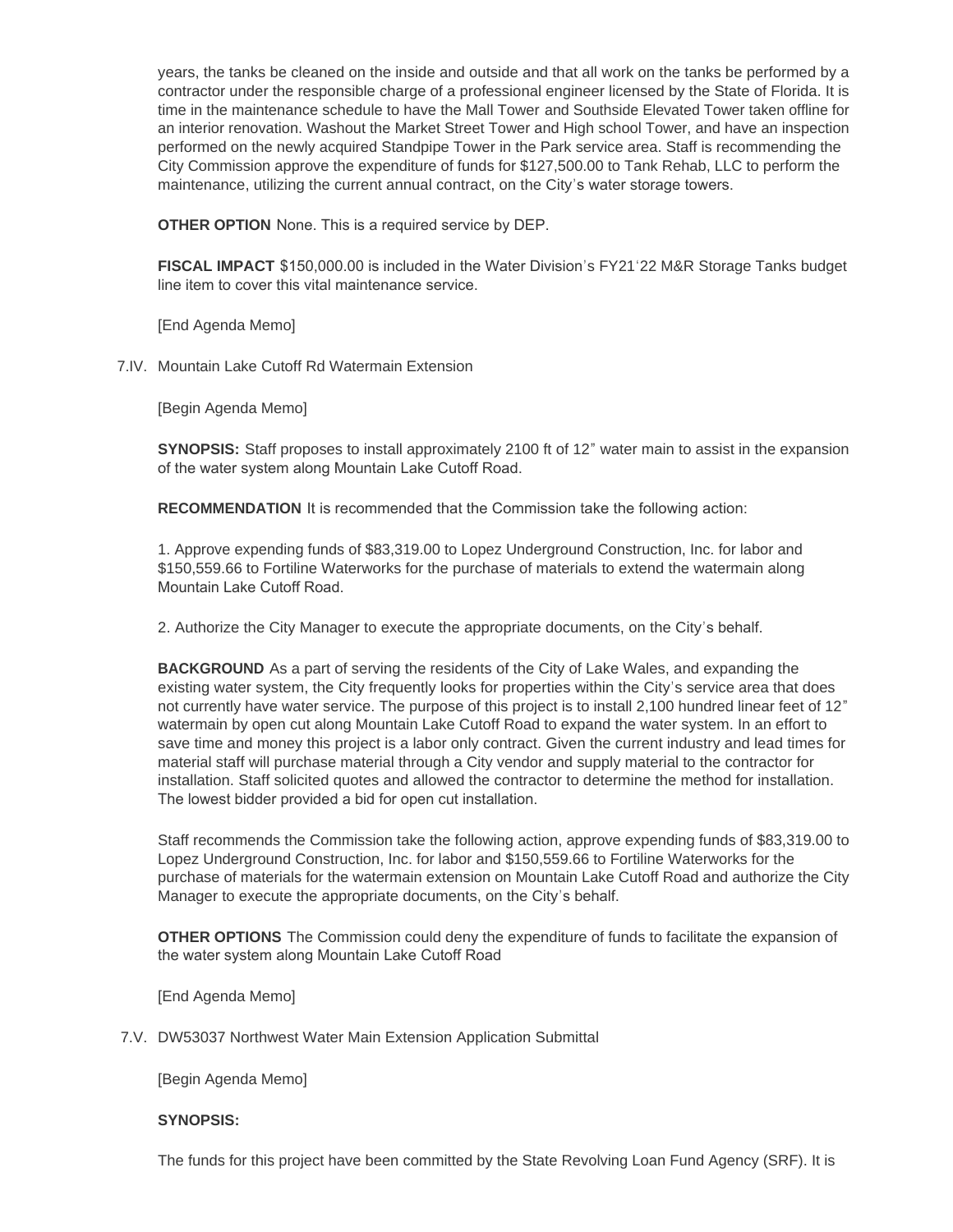now time for City Staff to submit the application for drafting of the contract for the Mayor's signature.

**STAFF RECOMMENDATION** Staff recommends the City Commission take the following action: 1. Approve the submittal of the application for project DW53037-Northwest Water Main Extension. 2. Authorized the Mayor to sign all documents related to this project.

# **BACKGROUND**

The main purposes of the Northwest Watermain Extension project is to replace existing water main that has reached the end of its useful service life and to improve fire flow capabilities in the area. The City of Lake Wales authorized CHA Engineering to prepare construction plans and specifications to extend a larger water main to the Northwest section of town. The project consist of the installation of approximately 5,450 LF of 12" C900 PVC Water Main between East Sessoms Avenue and the intersection of Washington Avenue and E street areas. The water main will be parallel to N 1st Street, Dr. JA Wiltshire Avenue, B Street and Washington Avenue. The project was bid and awarded and is now at the next step in the process for funding. A request for inclusion was submitted to SRF as a part of the request for funding.

The City's request was approved and placed on the SRF funding list that was announced on February 23, 2022. The next step in the process is to submit the application, an adopted resolution, letter of legal opinion and all other accompanying documentation as required. The resolution was approved at the May 17, 2022 City Commission meeting. Staff is recommending the City Commission approve the submittal of the SRF application for project DW53037, and authorize the Mayor to sign all documents related to the this project.

**OPTIONS** None. Without the submittal of the application, the contract documents cannot be prepared by SRF, and the City would forfeit the funds awarded.

**FISCAL IMPACT** The total for the construction and the associated construction phase services approved by SRF is \$2,549,100.00. This project also qualifies for loan forgiveness of \$501,630.00.

[End Agenda Memo]

7.VI. Southside Force Main Cleaning

[Begin Agenda Memo]

**SYNOPSIS:** Staff is recommending the approval to expend funds for \$51,399.60 for the force main cleaning services provided by Professional Piping Services.

**STAFF RECOMMENDATION** Staff recommends the City Commission consider taking the following action:

1. Approve the expenditure of funds for \$51,399.60 for force main cleaning performed by Professional Piping Inc.

**BACKGROUND** The Southside Force Main requires annual cleaning due to the distance this line has to travel to reach the wastewater treatment plant and the low flow conditions that exist due to the lack of development in southeastern part of the City's service area. Sediment such as sand, plastics, and paper tend to settle to the bottom of the pipe due to the low velocities of the liquid pushing the sediment. As a result, the force main would be clogged, crippling the collections system for the service area. The method proposed for the cleaning of these sections of force main is called the progressive poly pig procedure.

Each time staff has gone out to bid for theses services, the amount of responsive bidders has been less each year. A piggyback agreement that had already been bided out by Manatee County is in force. In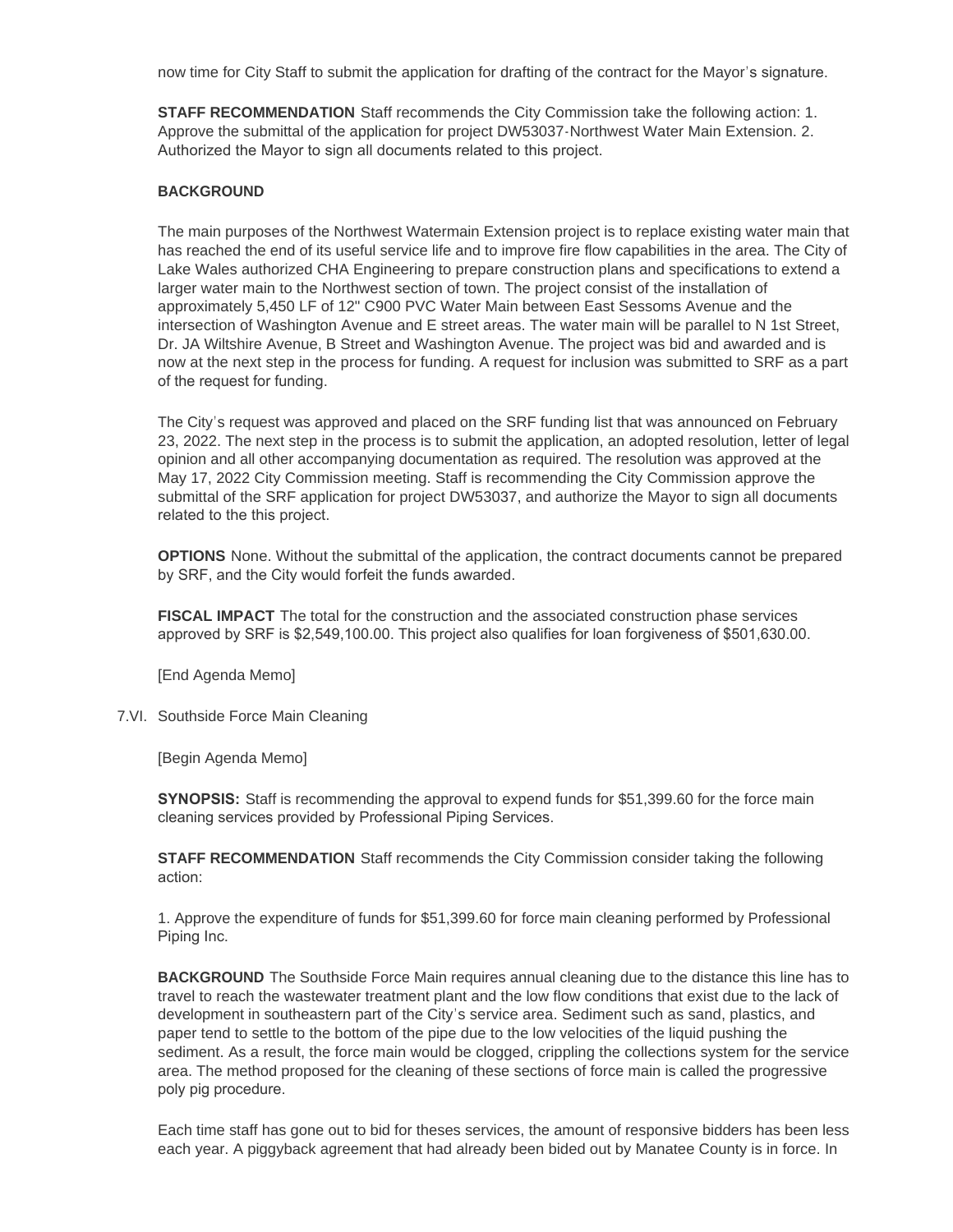addition, Professional Piping Services (PPS) has performed this cleaning for the past several years. Staff has been satisfied with both the performance and the reports submitted, which are a required component of this contract. Staff is recommending the City Commission approve the expenditure of funds for \$51,299.60 to Professional Pipping Inc. for the cleaning of the Southside Force Main.

**OTHER OPTION** None. Without this required annual cleaning, the force main would become plugged and become inoperable. This in turn would cut off the sewer service for the subdivisions that are in service southeast of the city center.

**FISCAL IMPACT** \$150,000.00 is budgeted in the Wastewater Division's FY '21-'22 M & R Lines and Mains Operating Budget for this purpose.

[End Agenda Memo]

7. VII. WTP #2 Aurora Split Case Pump Replacement

[Begin Agenda Memo]

**SYNOPSIS**: Staff seeks commission approval to expend funds for the replacement of an Aurora split case horizontal pump for Water Treatment Plant #2 (WTP #2) from Barney's Pumps for \$26,246.00.

**STAFF RECOMMENDATION** It is recommended that the City Commission:

1. Approve the expenditure of funds of \$26,246.00 for the replacement of a split case pump for WTP #2.

**BACKGROUND** Split-case pumps are the workhorses of industrial and municipal applications. They are more expensive than end-suction or vertical inline pumps, and not as flexible or adaptable as vertical turbines. However, what they lack in low-cost flexibility they make up for in durability, efficiency, and dependability. The pump that is currently leaking has been in operation for 25+ years and is at the end of its useful life. The Staff recommends the commission take the following actions; approve the expenditure of funds to Barney's Pumps Chemical for \$26,246.00 for the replacement of the split case pump at WTP #2.

**OPTIONS** The Commission could chose to not approve the purchase and allow the current pump to continue to leak.

**FISCAL IMPACT** \$150,000.00 was budgeted in the Water Division's FY '21-'22 M & R Treatment Plants Operating Budget for this purpose.

[End Agenda Memo]

# 7. VIII. WW53036 Septic To Sewer Force Main Ext. SRF Funding Application

[Begin Agenda Memo]

### **SYNOPSIS:**

The funds for this project have been committed by the State Revolving Loan Fund Agency (SRF). It is now time for City Staff to submit the application for drafting of the contract for the Mayor's signature.

**STAFF RECOMMENDATION** Staff recommends the City Commission take the following action:

1. Approve the submittal of the application for project WW53036-Septic to Sewer Conversion with Force main Extension. 2. Authorized the Mayor to sign all documents related to this project.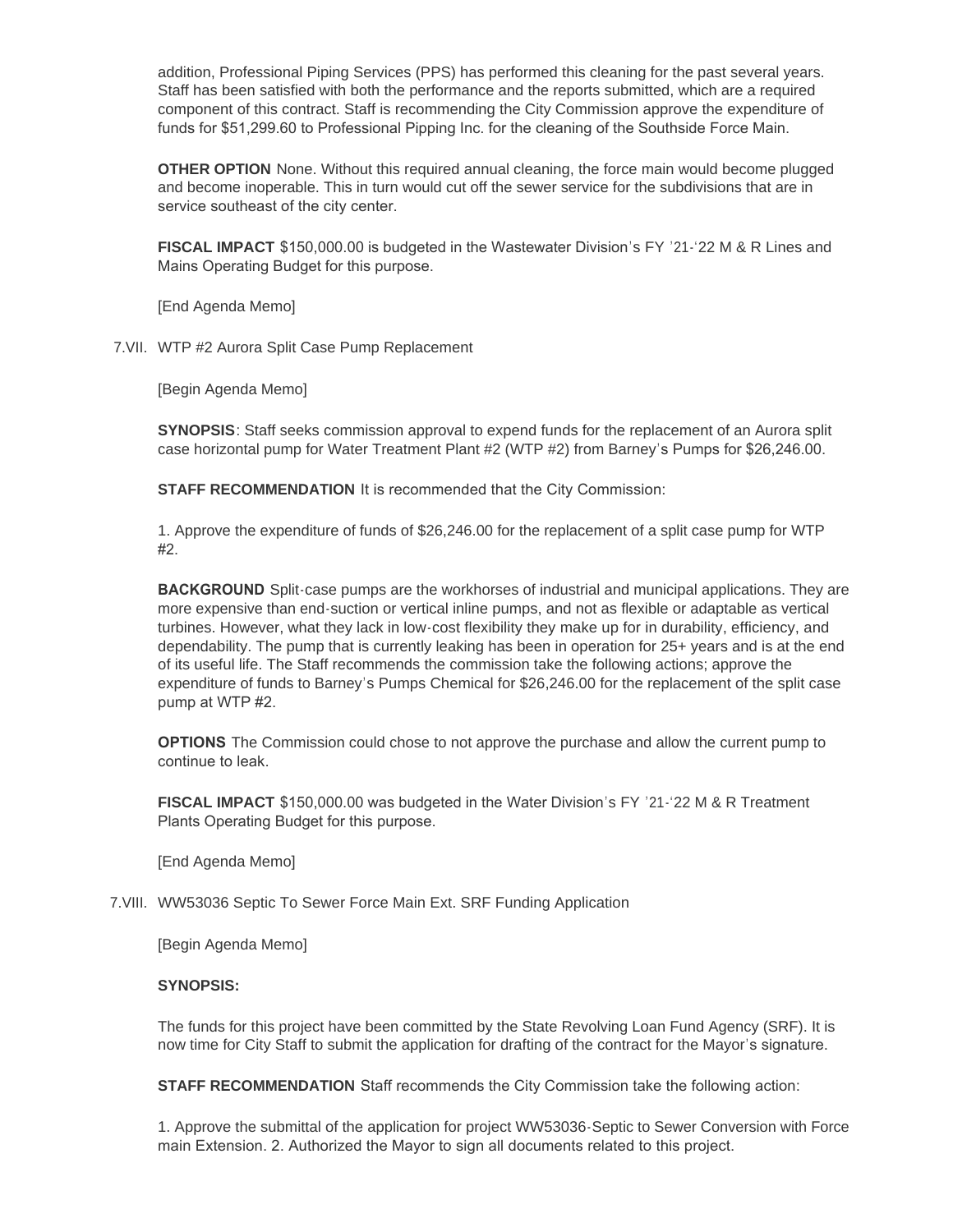**BACKGROUND** As part of serving the residents of the City of Lake Wales, and expanding the existing wastewater system, the City frequently looks for opportunities to extend sewer service to unsewered areas within the city's service boundary. The Hillcrest Avenue and Grove Avenue project is located in the southern part of the City of Lake Wales and includes 1,250 LF of 8" PVC gravity sewer and 3,300 LF of 6" PVC force main. The purpose of this project is to switch residential houses from septic to public gravity sewer and route the flow to an existing lift station. This project also includes an extension connecting to an existing 16" force main south along US 17 from Grove Avenue to a planned development Parcel 273011000000022060. This force main would be within the Right of Way with no easements required. Design of this extension would include open cut and directional drill of the force main across roadways.

The Del Ombre project is located in the eastern part of the City of Lake Wales and includes 2,750 LF of 6" force main, 2,600 LF of 8" force main, 1,000 LF of 10" force main, 1,200 LF of 8" gravity sewer line, 7 manholes, and a pump station. The purpose of this project is to switch approximately 22 homes along Del Ombre Circle from septic to public gravity sewer, to extend the force main northerly along Buck Moore Road past the Sunset Drive and Buck Moore Road intersection to a proposed lift station, and to extend the force main easterly on Sunset Drive to Evergreen Drive. It is expected for two single-family developments to flow to the new lift station and one single-family development to connect to the extended force main on Sunset Drive. The project was bid and awarded and is now at the next step in the process for funding.

A request for inclusion was submitted to SRF as a part of the request for funding. The City's request was approved and placed on the SRF funding list that was announced on February 23, 2022. The next step in the process is to submit the application, an adopted resolution, letter of legal opinion and all other accompanying documentation as required. The resolution was approved at the May 17, 2022 City Commission meeting. Staff is recommending the City Commission approve the submittal of the SRF application for project WW53036, and authorize the Mayor to sign all documents related to the this project.

**OPTIONS** None. Without the submittal of the application, the contract documents cannot be prepared by SRF, and the City would forfeit the funds awarded.

**FISCAL IMPACT** The total for the construction and the associated construction phase services approved by SRF is \$2,947,895.

[End Agenda Memo]

7.IX. Daly Pines Final Plat Approval

[Begin Agenda Memo]

**SYNOPSIS:** The Daly Family requests approval of the Daly Pines Final Plat.

**RECOMMENDATION** Staff recommends approval of the Final Plat. Neither a recommendation from the Planning Board, nor a public hearing is necessary for approval of a final plat. Provided the plat meets all of the requirements of state statutes and local ordinances, approval by the City Commission is a formality.

**BACKGROUND** The subject property is located on the west side of Tower Boulevard and north of Lakeshore Boulevard North. The property is adjacent to the City Trail on the southernmost boundary. The owner intends to sell the three lots for potential development of three single-family homes. The property abuts Tower Boulevard, an existing street, and no improvements are needed for water, sewer, or drainage as individual lots will tie into existing utilities during the process of building permit review. Pursuant to Section 23-223.1.a.3 of the City's Land Development Code, the Development Review Committee determined Daly Pines as a minor subdivision, waving the preliminary subdivision review to permit a final plat to be presented to City Commission for approval.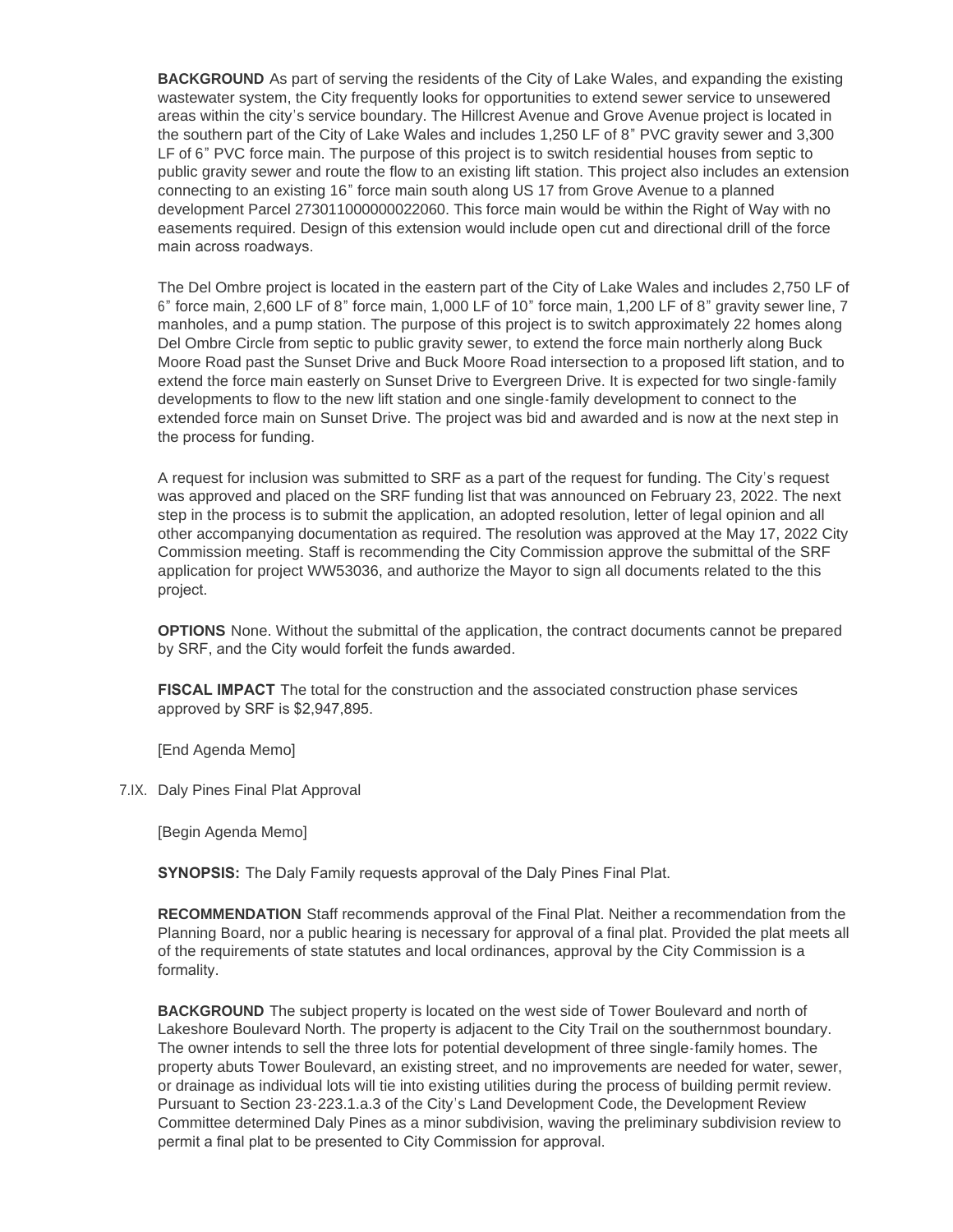**FISCAL IMPACT** Approval of the final plat enables the construction of 3 new single-family homes. The property is currently valued at \$76,551, and subdividing the property for development could potentially increase property values. Estimating a taxable value of \$300,000 per unit, could result in \$900,000 in taxable value, and generate over \$6,000 in ad valorem taxes. \*Adjusted values for potential homesteaded properties have not been factored into this estimate.

[End Agenda Memo]

7.X. Community Firework Display - 4th Of July

[Begin Agenda Memo]

**SYNOPSIS:** The City Commission will consider a piggyback agreement to Collier County contract for the 4th of July Firework Display.

**RECOMMENDATION** It is recommended that the City Commission take the following actions:

1. Approve the piggyback agreement.

2. Authorize the City Manager to execute the piggyback agreement on behalf of the City.

**BACKGROUND** The City of Lake Wales has identified a need to select a vendor to provide the firework display for the City's annual 4th of July Fireworks event that will be held Monday, July 4, 2022 at Lake Wailes Park. Due to lack of availability by other vendors such as Zambelli Firework Manufacturing Company and Sky Candy Fireworks, the City recommends the piggyback agreement with Exposhows, Inc.

**OTHER OPTIONS** The Commission can choose not to approve the piggyback agreement with Exposhows, Inc.

**FISCAL IMPACT** \$26,500 was approved by the City Commission for FY'21-22. The cost for a 21 minute show with a 2- minute grand finale is \$23,800.

[End Agenda Memo]

7.XI. Lake Wales Public Library Treasure Hunt Event

[Begin Agenda Memo]

**SYNOPSIS** The Lake Wales Public Library is requesting a special event permit for a Treasure Hunt Sand & Foam Party event to be held on July 14th, 2022 from 10:30 a.m. - 11:30 a.m. This event will close Cypress Garden Lane and the parking lot west of the Library across Cypress Garden Lane.

**RECOMMENDATION** Staff recommends approval of the special event permit for the Treasure Hunt Sand & Foam Party event and for Cypress Garden Lane to be closed from 8:30 a.m. - 12:30 p.m.

**BACKGROUND** As part of their summer programming the Lake Wales Public Library is hosting a Touch-a-Truck event on Thursday July 14th from 10:30 a.m. - 11:30 a.m. This will involve a large sand pile and other setup. This will require that Cypress Garden Lane, where the library is located be closed during the event. The parking lot west of the Library will also be closed.

**OTHER OPTIONS** Do not approve the event permit or the road closure.

**FISCAL IMPACT** None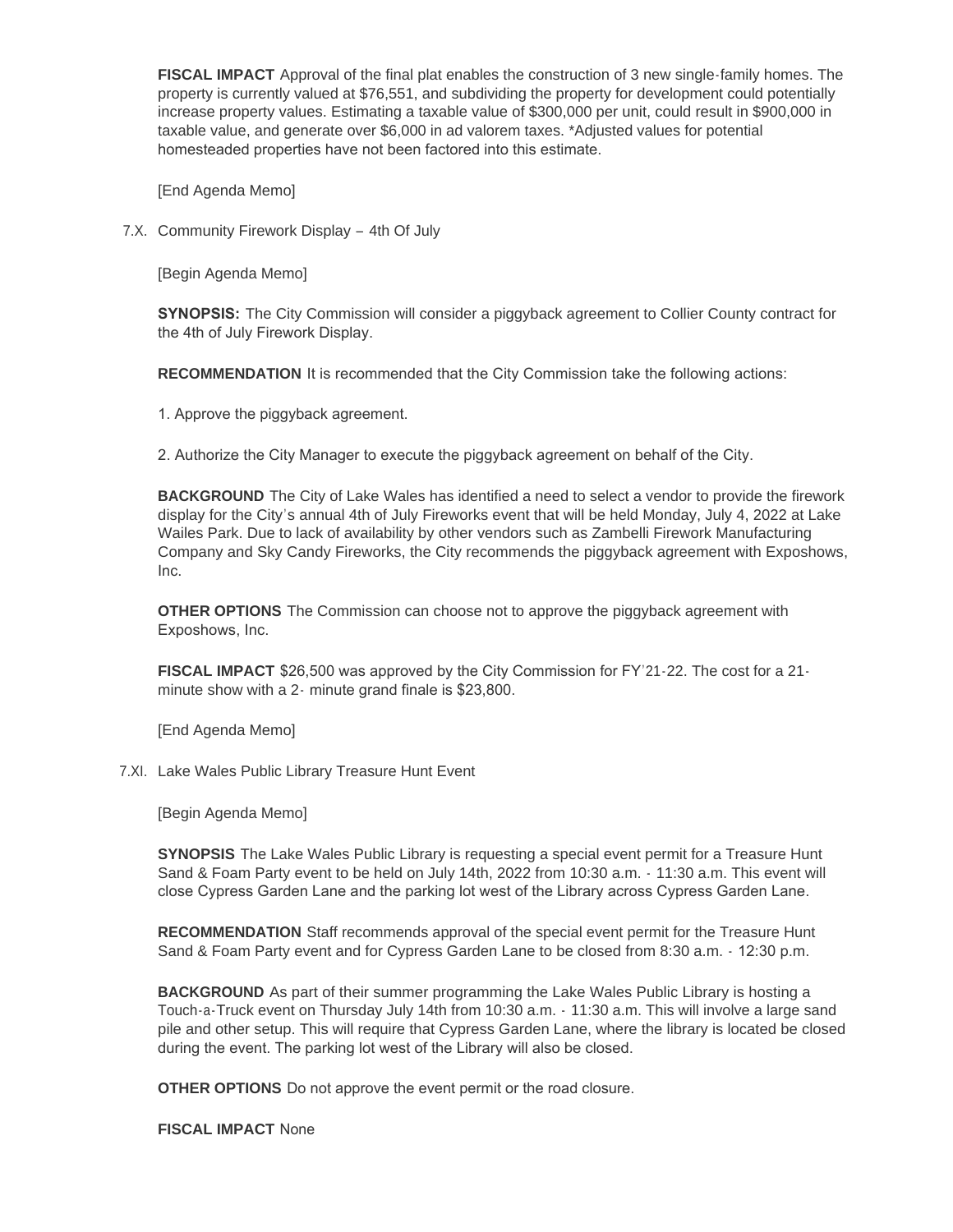[End Agenda Memo]

7.XII. Lake Wales Public Library Touch-A-Truck Event

[Begin Agenda Memo]

**SYNOPSIS** The Lake Wales Public Library is requesting a special event permit for a Touch a Truck event to be held on July 21st, 2022 from 10:30 a.m. - 11:30 a.m. This event will close Cypress Garden Lane and the parking lot west of the Library across Cypress Garden Lane.

**RECOMMENDATION** Staff recommends approval of the special event permit for the Touch a Truck event and for Cypress Garden Lane to be closed from 9:30 a.m. - 12:30 p.m.

**BACKGROUND** As part of their summer programming the Lake Wales Public Library is hosting a Touch-a-Truck event on Thursday July 21st from 10:30 a.m. - 11:30 a.m. This will involve several large trucks being on site. This will require that Cypress Garden Lane, where the library is located be closed during the event. The parking lot west of the Library will also be closed.

**OTHER OPTIONS** Do not approve the event permit or the road closure.

# **FISCAL IMPACT** None

[End Agenda Memo]

# 8. OLD BUSINESS

8.I. ORDINANCE D2022-03 - Second Reading And Public Hearing: Future Land Use For 236.57 Acres Of Land South Of Belleview Drive, East Of Scenic Highway South, North Of Passion Play Road, And West Of 11th Street South

[Begin Agenda Memo]

# **SYNOPSIS**:

Dave Schmitt Engineering, authorized agent for owners, requests approval of City Commission to amend the Future Land Use Map of the Comprehensive Plan on the above-mentioned parcels totaling approximately 236.57 acres of land.

**RECOMMENDATION** Approval at first reading, and adoption at second reading, following a public hearing to re-assign the following land use designation, as recommended by the Planning and Zoning Board at a regular meeting on February 22, 2022: Current Land Use: Polk County RS/TCC Proposed Land Use: LDR The first reading to reassign land use by City Commission was approved at a regular meeting on March 15, 2022. The large-scale land use amendment was submitted to DEO for review and no impertinent comments have been returned on the amendment request.

**BACKGROUND** The subject property is located south of Belleview Drive, east of Scenic Highway South, north of Passion Play Road, and west of 11th Street South. These parcels are between the Belle Lago and Whispering Ridge subdivisions. The property owner petitioned annexation into the corporate city limits of Lake Wales on December 9, 2021 and was officially annexed on February 1, 2022. The next step in the process is to assign Land Use and Zoning which has been presented to the Planning and Zoning Board at a regular meeting on February 22, 2022. The request was approved at first reading by City Commission at a regular meeting on March 15, 2022. These parcels will become part of a larger residential development that will come before the Planning Board for recommendation of approval to City Commission for a Planned Development Project on May 24, 2022, contingent upon land use and zoning approvals. A Future Land Use Designation of LDR – Low Density Residential is compatible with the surrounding area.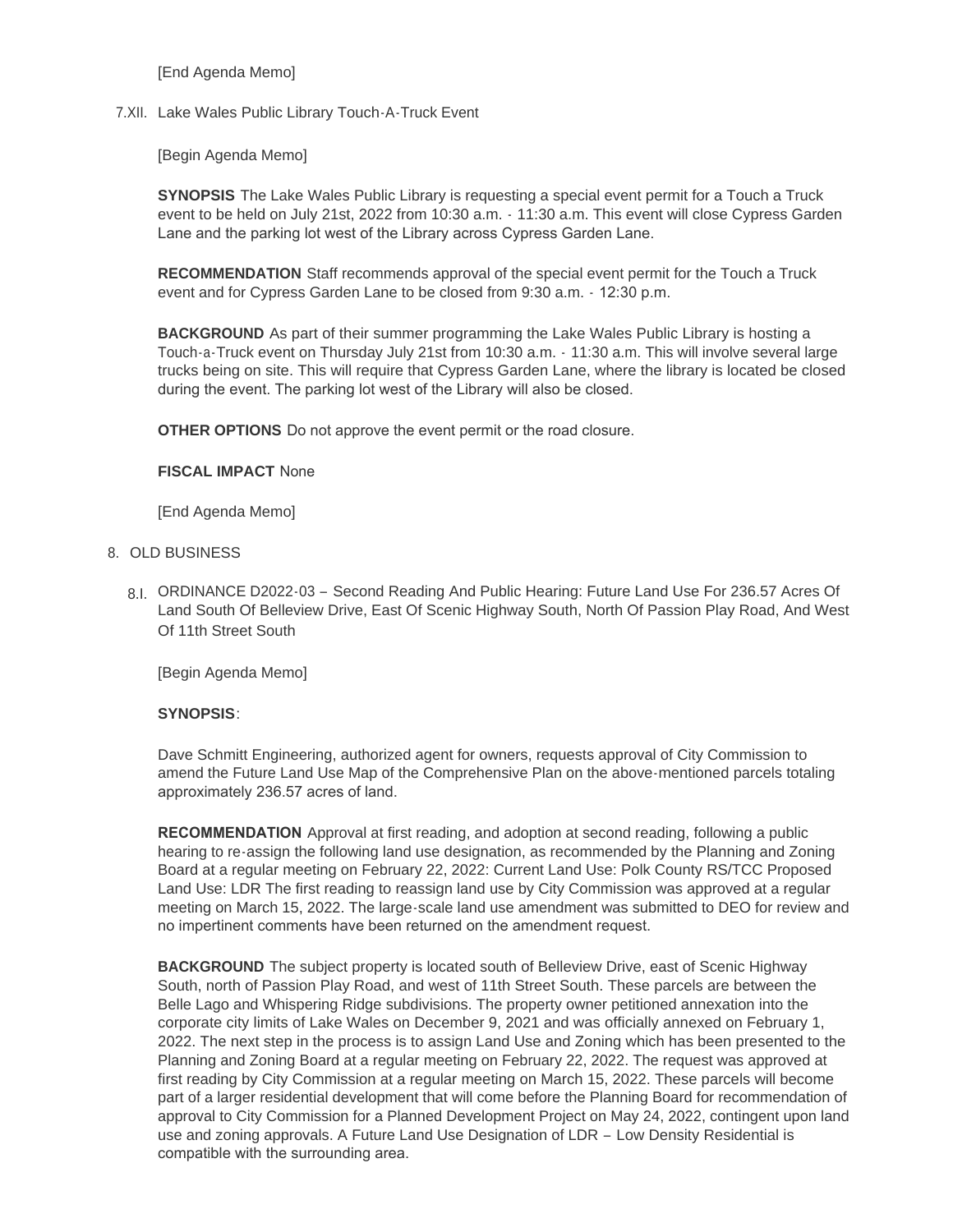CODE REFERENCES AND REVIEW CRITERIA The City Commission assigns future Land Use designations by ordinances upon a recommendation from the Planning & Zoning Board. The adopted ordinance is transmitted to the state's Department of Economic Opportunity (DEO) for review. The DEO reviews the designations as appropriate with reference to the City's Comprehensive Plan.

**FISCAL IMPACT** Re-assignment would enable the redevelopment of this property and the potential increase in property value.

[End Agenda Memo]

Jennifer Nanek, City Clerk, read **ORDINANCE D2022-03** by title only.

### **ORDINANCE D2022-03**

**(Large-Scale CPA/Future Land Use Map Amendment for approximately 236.57 acres of land south of Belleview Drive, east of Scenic Highway South, north of Passion Play Road, and west of 11th Street South)** 

**AN ORDINANCE OF THE CITY OF LAKE WALES, FLORIDA, AMENDING THE FUTURE LAND USE MAP OF THE COMPREHENSIVE PLAN TO CHANGE LAND USE DESIGNATIONS ON APPROXIMATELY 236.57 ACRES OF LAND LOCATED SOUTH OF BELLEVIEW DRIVE, EAST OF SCENIC HIGHWAY SOUTH, NORTH OF PASSION PLAY ROAD, AND WEST OF 11TH STREET SOUTH, FROM POLK COUNTY RESIDENTIAL SUBURBAN AND TOURISM COMMERCIAL CENTER TO CITY OF LAKE WALES DESIGNATION LDR LOW-DENSITY RESIDENTIAL; PROVIDING FOR SEVERABILITY; AND PROVIDING FOR AN EFFECTIVE DATE.** 

#### OPENED PUBLIC HEARING

### CLOSED PUBLIC HEARING

Commissioner Howell made a motion to adopt **ORDINANCE D2022-03** after second reading and public hearing. Commissioner Krueger seconded the motion.

By Roll call vote:

Commissioner Howell "YES"

Commissioner Krueger "YES"

Commissioner Williams "YES"

Deputy Mayor Gibson "YES"

Mayor Hilligoss "YES"

Motion passed 5-0.

8.II. ORDINANCE D2022-06 Second Reading And Public Hearing - Zoning For 236.57 Acres Of Land South Of Belleview Drive, East Of Scenic Highway South, North Of Passion Play Road, And West Of 11th Street South

[Begin Agenda Memo]

**SYNOPSIS:** Dave Schmitt Engineering, authorized agent for owners, requests approval of City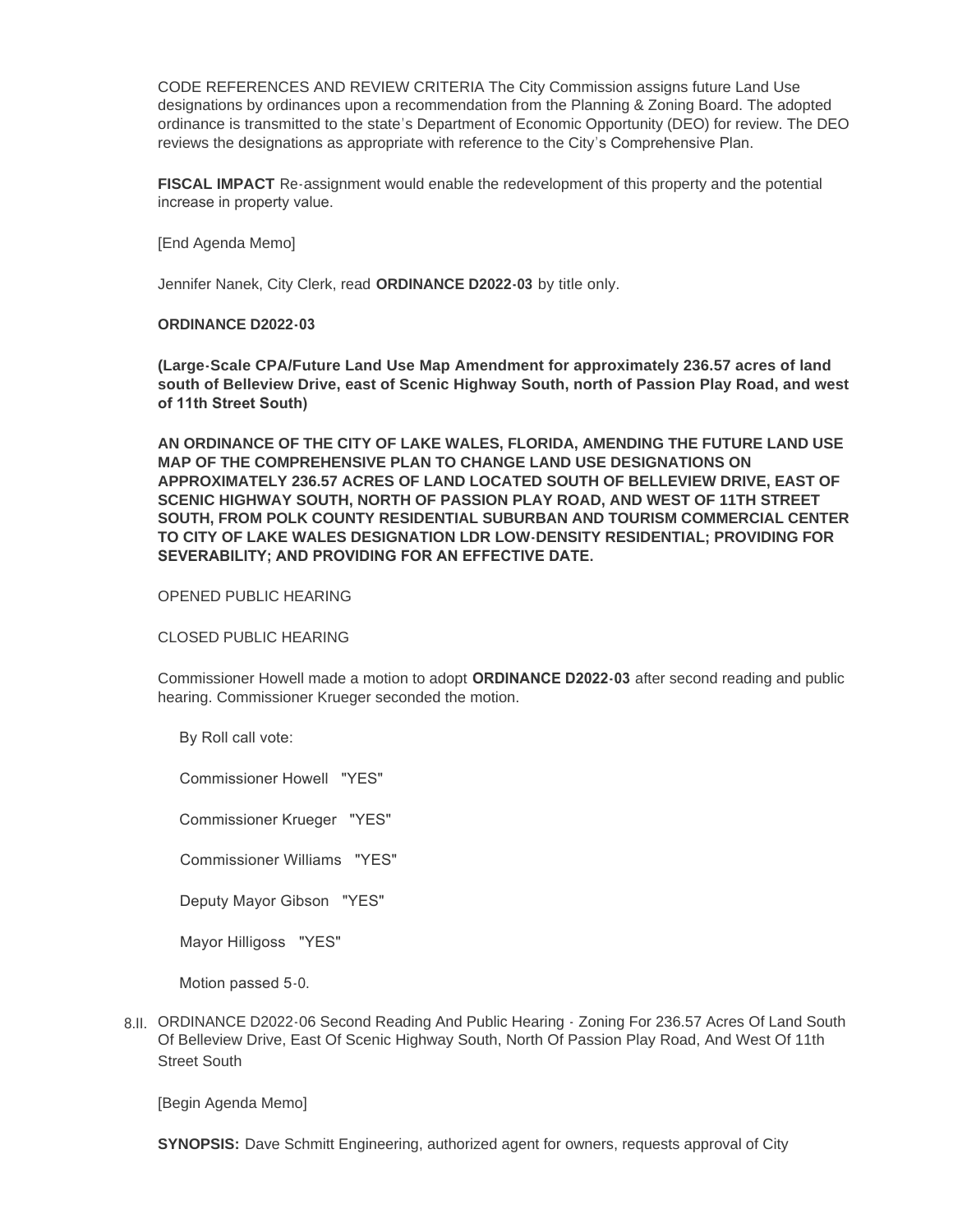Commission to amend the Zoning Map on the above-mentioned parcels totaling approximately 236.57 acres of land.

**RECOMMENDATION** Adoption at second reading, following a public hearing to reassign the following land use designation, as recommended by the Planning and Zoning Board at a regular meeting on February 22, 2022: Current Zoning: Polk County RS/TCC Proposed Zoning: R-1B The first reading to reassign zoning by City Commission was approved at a regular meeting on March 15, 2022.

**BACKGROUND** The subject property is located south of Belleview Drive, east of Scenic Highway South, north of Passion Play Road, and west of 11th Street South. These parcels are between the Belle Lago and Whispering Ridge subdivisions. The property owner petitioned annexation into the corporate city limits of Lake Wales on December 9, 2021 and was officially annexed on February 1, 2022. The next step in the process is to assign Land Use and Zoning which has been presented to the Planning and Zoning Board at a regular meeting on February 22, 2022. This request was approved at first reading by City Commission at a regular meeting on March 15, 2022. These parcels will become part of a larger residential development that will come before the Planning Board for recommendation of approval to City Commission for a Planned Development Project, and will be contingent upon land use and zoning approvals. A Zoning designation of R-1B is compatible with the surrounding area.

**CODE REFERENCES AND REVIEW CRITERIA** The City Commission assigns Zoning designations by ordinances upon a recommendation from the Planning & Zoning Board.

**FISCAL IMPACT** Re-assignment would enable the development of this property and the potential increase in property value.

[End Agenda memo]

Jennifer Nanek, City Clerk, read **ORDINANCE D2022-06** by title only.

**ORDINANCE D2022-06 (Zoning Map Amendment for approximately 236.57 acres of land south of Belleview Drive, east of Scenic Highway South, north of Passion Play Road, and west of 11th Street South)** 

**AN ORDINANCE OF THE CITY OF LAKE WALES, FLORIDA, AMENDING THE ZONING MAP TO CHANGE ZONING DESIGNATIONS ON APPROXIMATELY 236.57 ACRES OF LAND LOCATED SOUTH OF BELLEVIEW DRIVE, EAST OF SCENIC HIGHWAY SOUTH, NORTH OF PASSION PLAY ROAD, AND WEST OF 11TH STREET SOUTH, FROM COUNTY DESIGNATION RS AND TCC, TO CITY OF LAKE WALES DESIGNATION R-1B; PROVIDING FOR SEVERABILITY; AND PROVIDING FOR AN EFFECTIVE DATE.** 

OPENED PUBLIC HEARING

CLOSED PUBLIC HEARING

Commissioner Howell made a motion to adopt **ORDINANCE D2022-06** after second reading and public hearing. Commissioner Krueger seconded the motion.

By Roll call vote:

Commissioner Howell "YES"

Commissioner Krueger "YES"

Commissioner Williams "YES"

Deputy Mayor Gibson "YES"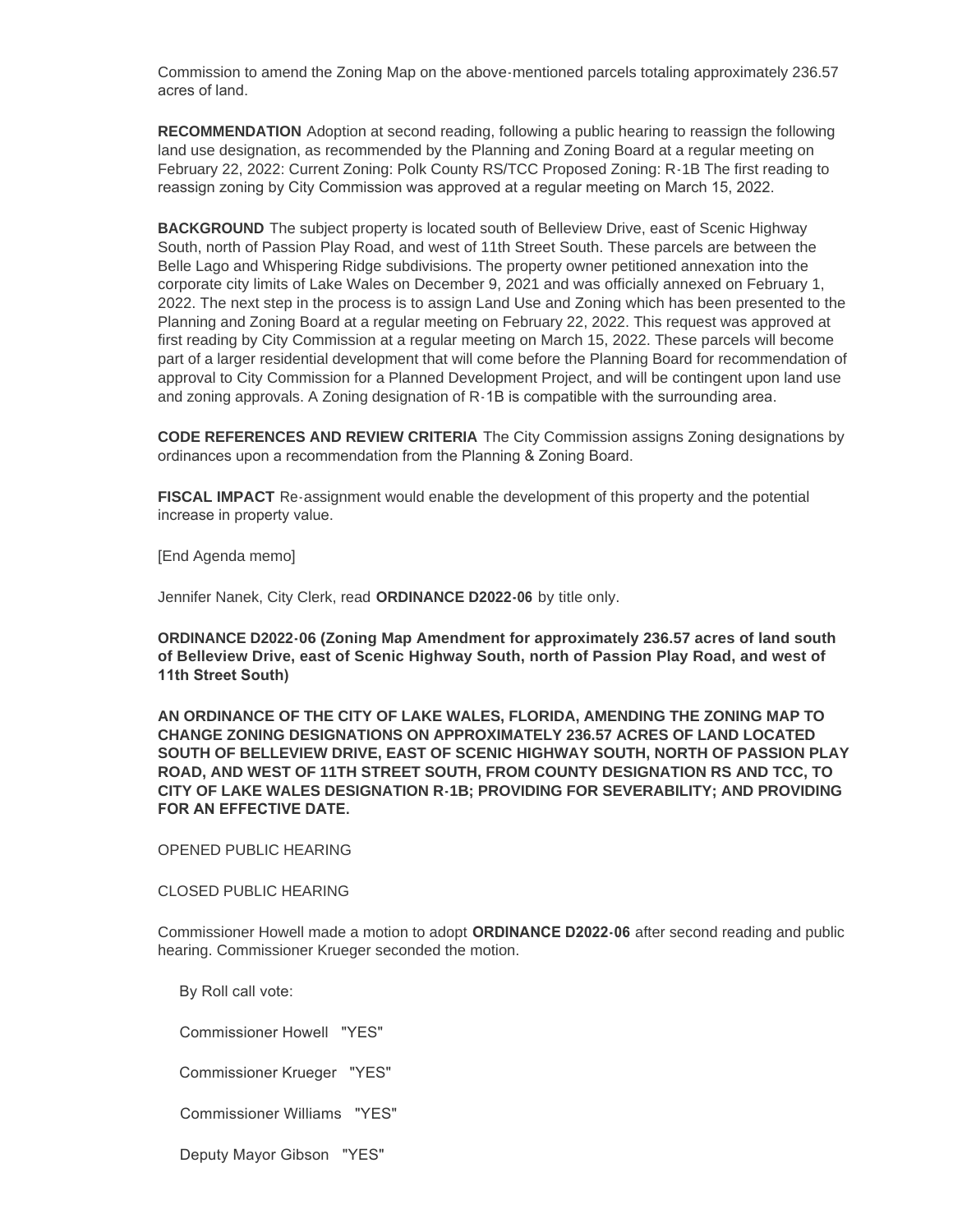Mayor Hilligoss "YES"

Motion passed 5-0.

8.III. ORDINANCE D2022-04 Second Reading And Public Hearing - Future Land Use For 97.35 Acres Of Land South Of Chalet Suzanne Road And East Of US Highway 27

[Begin Agenda Memo]

**SYNOPSIS:** Charles Millar with Atwell, authorized agent for owners Lake Wales Realty Investors LLC and Star Lake Inc., requests approval of City Commission to amend the Future Land Use Map of the Comprehensive Plan on the above-mentioned parcels totaling approximately 97.35 acres of land.

**RECOMMENDATION** Adoption at second reading, following a public hearing to reassign the following land use designation, as recommended by the Planning and Zoning Board at a regular meeting on February 22, 2022: Current Land Use: RAC Proposed Land Use: MDR The first reading to reassign land use by City Commission was approved at a regular meeting on March 15, 2022. The large-scale land use amendment was submitted to DEO for review and no impertinent comments have been returned on the amendment request.

**BACKGROUND** The subject property is located south of Chalet Suzanne Road and east of US Highway 27. This parcel is between Eagle Ridge Mall and Carlsburg Estates, across the street from the Preserve townhomes.

The property owner petitioned annexation of 0.16 acres into the corporate city limits of Lake Wales on December 2, 2021 and was officially annexed on February 15, 2022. The Planning and Zoning Board recommended approval to city commission to reassign land use and zoning designations at a regular meeting on February 22, 2022. The request was approved at first reading by City Commission at a regular meeting on March 15, 2022.

These parcels are part of a larger residential development that was presented to the Planning Board for recommendation of approval to City Commission for a Planned Development Project, at a special meeting, on April 12, 2022. The Planned Development Project was approved by City Commission at a regular meeting on May 17, 2022, contingent upon approvals of the reassignment for land use and zoning designations. A Future Land Use Designation of MDR – Medium Density Residential is compatible with the surrounding area and will act as a transitional land use from RAC to LDR.

CODE REFERENCES AND REVIEW CRITERIA The City Commission assigns future Land Use designations by ordinances upon a recommendation from the Planning & Zoning Board. The adopted ordinance is transmitted to the state's Department of Economic Opportunity (DEO) for review. The DEO reviews the designations as appropriate with reference to the City's Comprehensive Plan.

**FISCAL IMPACT** Re-assignment would enable the redevelopment of this property and the potential increase in property value.

[End Agenda Memo]

Jennifer Nanek, City Clerk, read **ORDINANCE D2022-04** by title.

**ORDINANCE D2022-04 (Large-Scale CPA/Future Land Use Map Amendment for approximately 97.35 acres of land south of Chalet Suzanne Road and east of US Highway 27)** 

**AN ORDINANCE OF THE CITY OF LAKE WALES, FLORIDA, AMENDING THE FUTURE LAND USE MAP OF THE COMPREHENSIVE PLAN TO CHANGE LAND USE DESIGNATIONS ON APPROXIMATELY 97.35 ACRES OF LAND LOCATED SOUTH OF CHALET SUZANNE ROAD AND**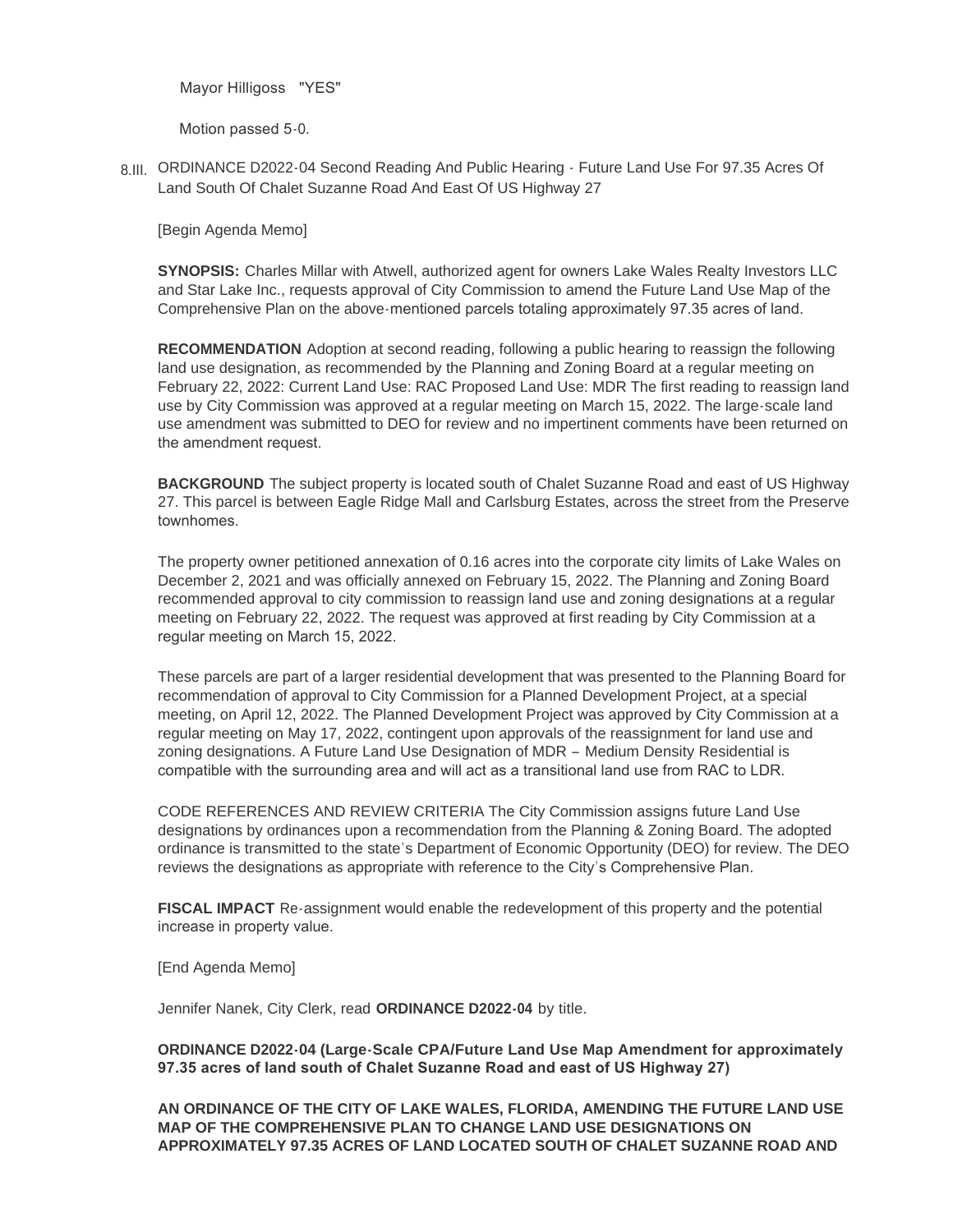# **EAST OF US HIGHWAY 27, FROM CITY OF LAKE WALES DESIGNATION REGIONAL ACTIVITY CENTER (RAC) TO MDR MEDIUM DENSITY RESIDENTIAL; PROVIDING FOR SEVERABILITY; AND PROVIDING FOR AN EFFECTIVE DATE.**

### OPENED PUBLIC HEARING

Wes Landis, resident, asked if an environmental study will be done and if it will be available to the public. Mark Bennett, Development Services Director, said one will be done and yes the public will be able to read it.

# CLOSED PUBLIC HEARING

Commissioner Howell made a motion to adopt **ORDINANCE D2022-04** after second reading and public hearing. Commissioner Krueger seconded the motion.

 By Roll call vote: Commissioner Howell "YES"

Commissioner Krueger "YES"

Commissioner Williams "YES"

Deputy Mayor Gibson "YES"

Mayor Hilligoss "YES"

Motion passed 5-0.

8.IV. ORDINANCE D2022-07 Second Reading And Public Hearing - Zoning For 97.35 Acres Of Land South Of Chalet Suzanne Road And East Of US Highway 27

[Begin Agenda Memo]

### **SYNOPSIS:**

Charles Millar with Atwell, authorized agent for owners Lake Wales Realty Investors LLC and Star Lake Inc., requests approval of City Commission to amend the Zoning Map on the above-mentioned parcels totaling approximately 97.35 acres of land.

**RECOMMENDATION** Adoption at second reading, following a public hearing to re-assign the following zoning designation, as recommended by the Planning and Zoning Board at a regular meeting on February 22, 2022: Current Zoning: C-2 Proposed Zoning: R-3 The first reading to reassign zoning by City Commission was approved at a regular meeting on March 15, 2022.

**BACKGROUND** The subject property is located south of Chalet Suzanne Road and east of US Highway 27. This parcel is between Eagle Ridge Mall and Carlsburg Estates, across the street from the Preserve townhomes. The property owner petitioned annexation of 0.16 acres into the corporate city limits of Lake Wales on December 2, 2021 and was officially annexed on February 15, 2022. The Planning and Zoning Board recommended approval to city commission to reassign land use and zoning designations at a regular meeting on February 22, 2022. The request was approved at first reading by City Commission at a regular meeting on March 15, 2022. These parcels are part of a larger residential development that was presented to the Planning Board for recommendation of approval to City Commission for a Planned Development Project, at a special meeting, on April 12, 2022. The Planned Development Project was approved by City Commission at a regular meeting on May 17, 2022, contingent upon approvals of the reassignment for land use and zoning designations. A Zoning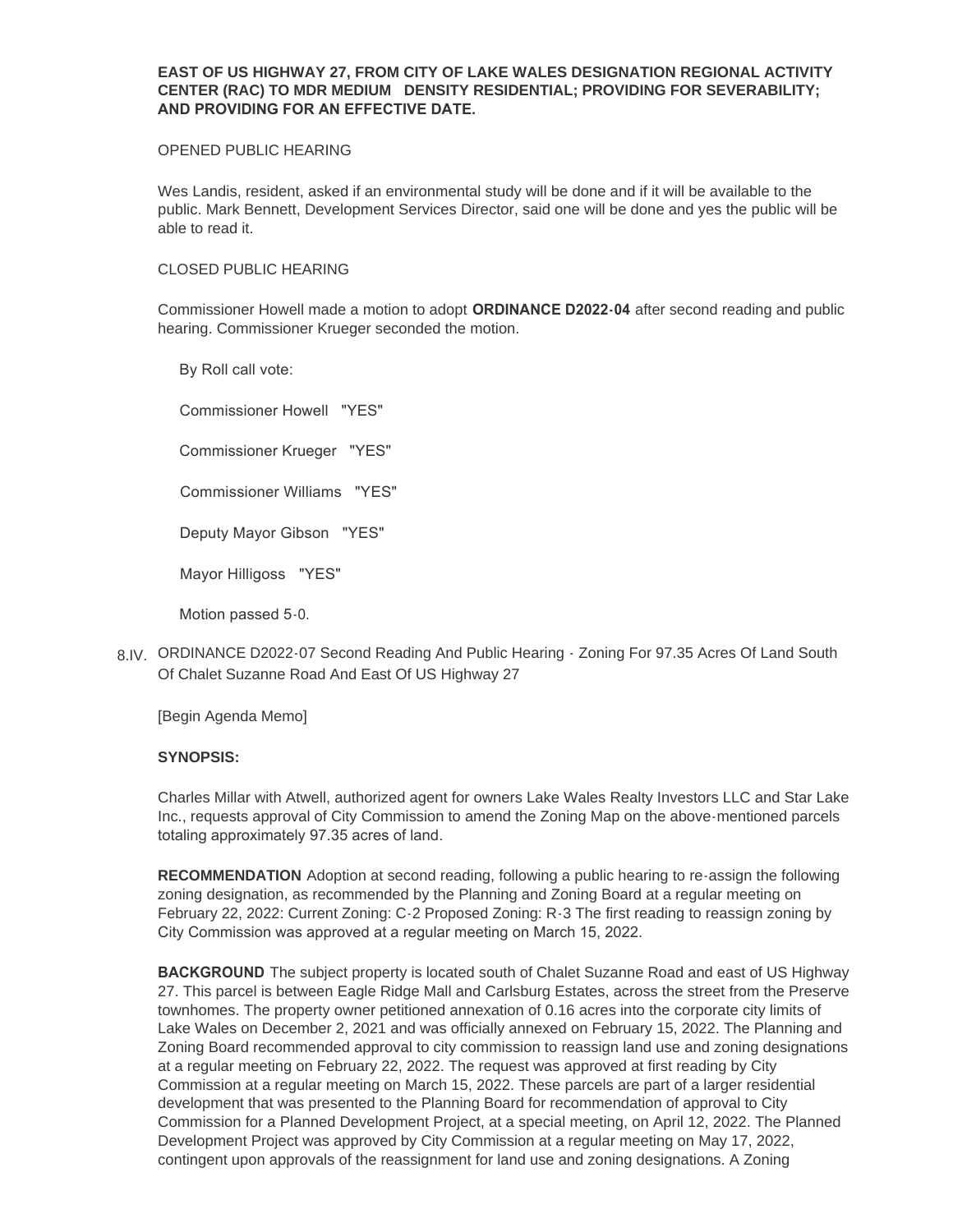designation of R-3 is compatible with the surrounding area and serves as a transitional zoning from commercial to residential.

CODE REFERENCES AND REVIEW CRITERIA The City Commission assigns Zoning designations by ordinances upon a recommendation from the Planning & Zoning Board.

**FISCAL IMPACT** Re-assignment would enable the development of this property and the potential increase in property value.

[End Agenda Memo]

Jennifer Nanek, City Clerk, read **ORDINANCE D2022-07** by title only.

#### **ORDINANCE D2022-07**

**(Zoning Map Amendment for approximately 97.35 acres of land south of Chalet Suzanne Road and east of US Highway 27)** 

**AN ORDINANCE OF THE CITY OF LAKE WALES, FLORIDA, AMENDING THE ZONING MAP TO CHANGE ZONING DESIGNATIONS ON APPROXIMATELY 97.35 ACRES OF LAND LOCATED SOUTH OF CHALET SUZANNE ROAD AND EAST OF US HIGHWAY 27, FROM CITY OF LAKE WALES DESIGNATION C-2 TO R-3; PROVIDING FOR SEVERABILITY; AND PROVIDING FOR AN EFFECTIVE DATE.**

# OPENED PUBLIC HEARING

CLOSED PUBLIC HEARING

Commissioner Howell made a motion to adopt **ORDINANCE D2022-07** after second reading and public hearing. Commissioner Krueger seconded the motion.

By Roll call vote:

Commissioner Howell "YES"

Commissioner Krueger "YES"

Commissioner Williams "YES"

Deputy Mayor Gibson "YES"

Mayor Hilligoss "YES"

Motion passed 5-0.

ORDINANCE D2022-11 Second Reading And Public Hearing - Future Land Use Amendment For 10.02 8.V. Acres Of Land North Of Linda Street And East Of Tangelo Street

[Begin Agenda Memo]

**SYNOPSIS:** Shelton T. Rice, authorized agent for owner, requests approval of City Commission to amend the Future Land Use Map of the Comprehensive Plan on approximately 10.02 acres of land.

**RECOMMENDATION** Adoption at second reading, following a public hearing to reassign the following land use designation, as recommended by the Planning and Zoning Board at a regular meeting on April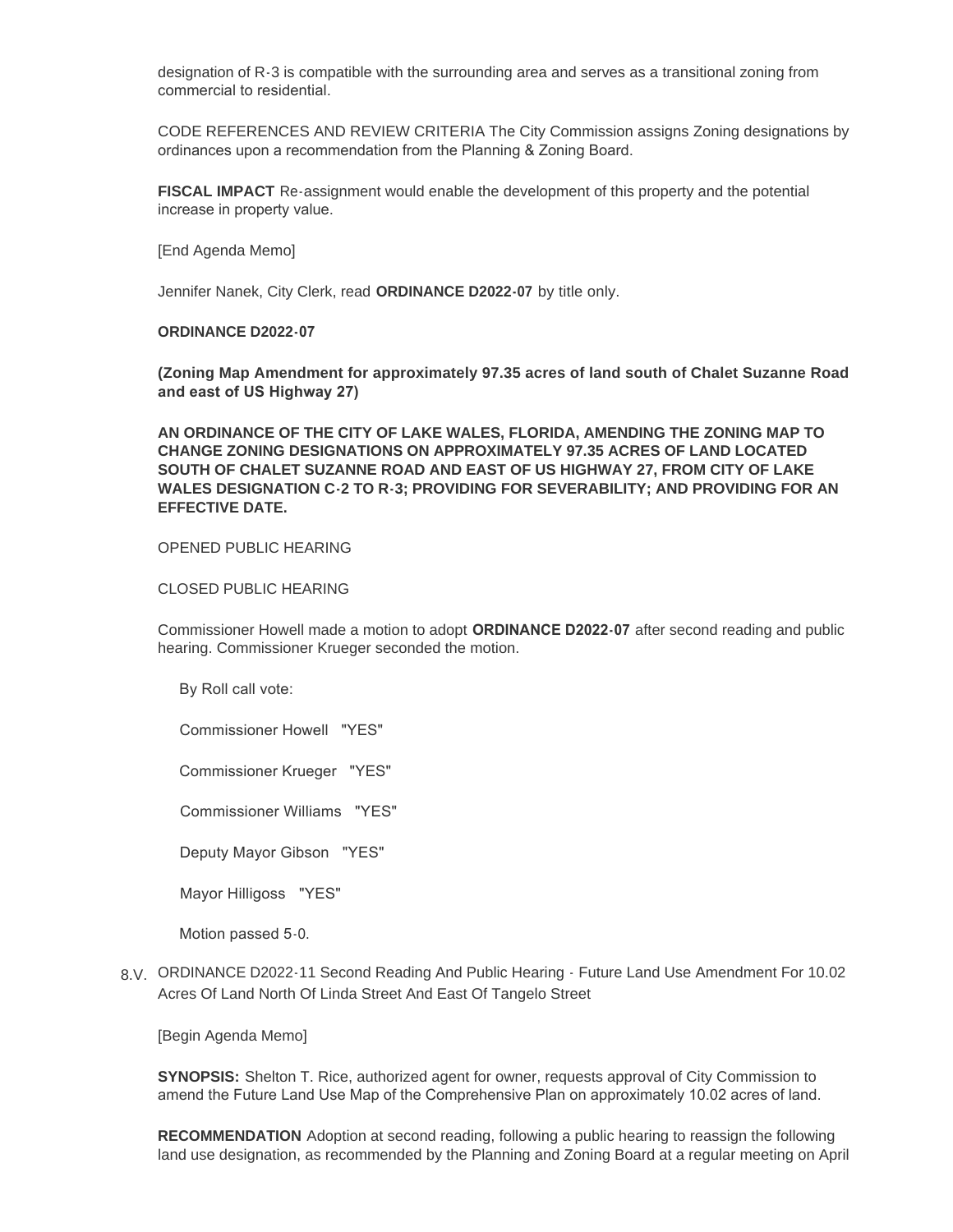26, 2022: Current Land Use: Polk County Residential Suburban (RS) Proposed Land Use: LDR The first reading to reassign land use by City Commission was approved at a regular meeting on May 17, 2022.

**BACKGROUND** The subject property is located north of Linda Street and east of Tangelo Street. This parcel is adjacent to city limits on its western boundary and is located approximately one mile south of Walmart. The owners petitioned annexation into the corporate city limits of Lake Wales on March 19, 2022 and have requested that the annexation, land use amendment, and zoning amendment be presented together. The Planning and Zoning Board recommended approval to city commission to reassign the land use designation at a regular meeting on April 26, 2022. The request was approved at first reading by City Commission at a regular meeting on May 17, 2022. There are no immediate development plans for this parcel. However, if development is contemplated for this property, the developer or owner would be required to engage in conversations with the City to discuss development processes. A Land Use designation of LDR is appropriate with existing land use to the west and compatible with the existing county development to the south.

CODE REFERENCES AND REVIEW CRITERIA The City Commission assigns future Land Use designations by ordinances upon a recommendation from the Planning & Zoning Board. The adopted ordinance is transmitted to the state's Department of Economic Opportunity (DEO) for review. The DEO reviews the designations as appropriate with reference to the City's Comprehensive Plan.

**FISCAL IMPACT** Re-assignment would enable the development of this property and the potential increase in property value.

[End Agenda Memo]

Jennifer Nanek, City Clerk, read **ORDINANCE D2022-11** by title only.

**ORDINANCE D2022-11 (Small-Scale CPA/Future Land Use Map Amendment for approximately 10.02 acres of land north of Linda Street and east of Tangelo Street)** 

**AN ORDINANCE OF THE CITY OF LAKE WALES, FLORIDA, AMENDING THE FUTURE LAND USE MAP OF THE COMPREHENSIVE PLAN TO CHANGE LAND USE DESIGNATIONS ON APPROXIMATELY 10.02 ACRES OF LAND NORTH OF LINDA STREET AND EAST OF TANGELO STREET, FROM POLK COUNTY RESIDENTIAL SUBURBAN (RS) TO CITY OF LAKE WALES DESIGNATION LOW-DENSITY RESIDENTIAL (LDR); PROVIDING FOR SEVERABILITY; AND PROVIDING FOR AN EFFECTIVE DATE.** 

OPENED PUBLIC HEARING

CLOSED PUBLIC HEARING

Commissioner Krueger made a motion to adopt **ORDINANCE D2022-11** after second reading and public hearing. Commissioner Howell seconded the motion.

By Roll call vote:

Commissioner Krueger "YES"

Commissioner Howell "YES"

Commissioner Williams "YES"

Deputy Mayor Gibson "YES"

Mayor Hilligoss "YES"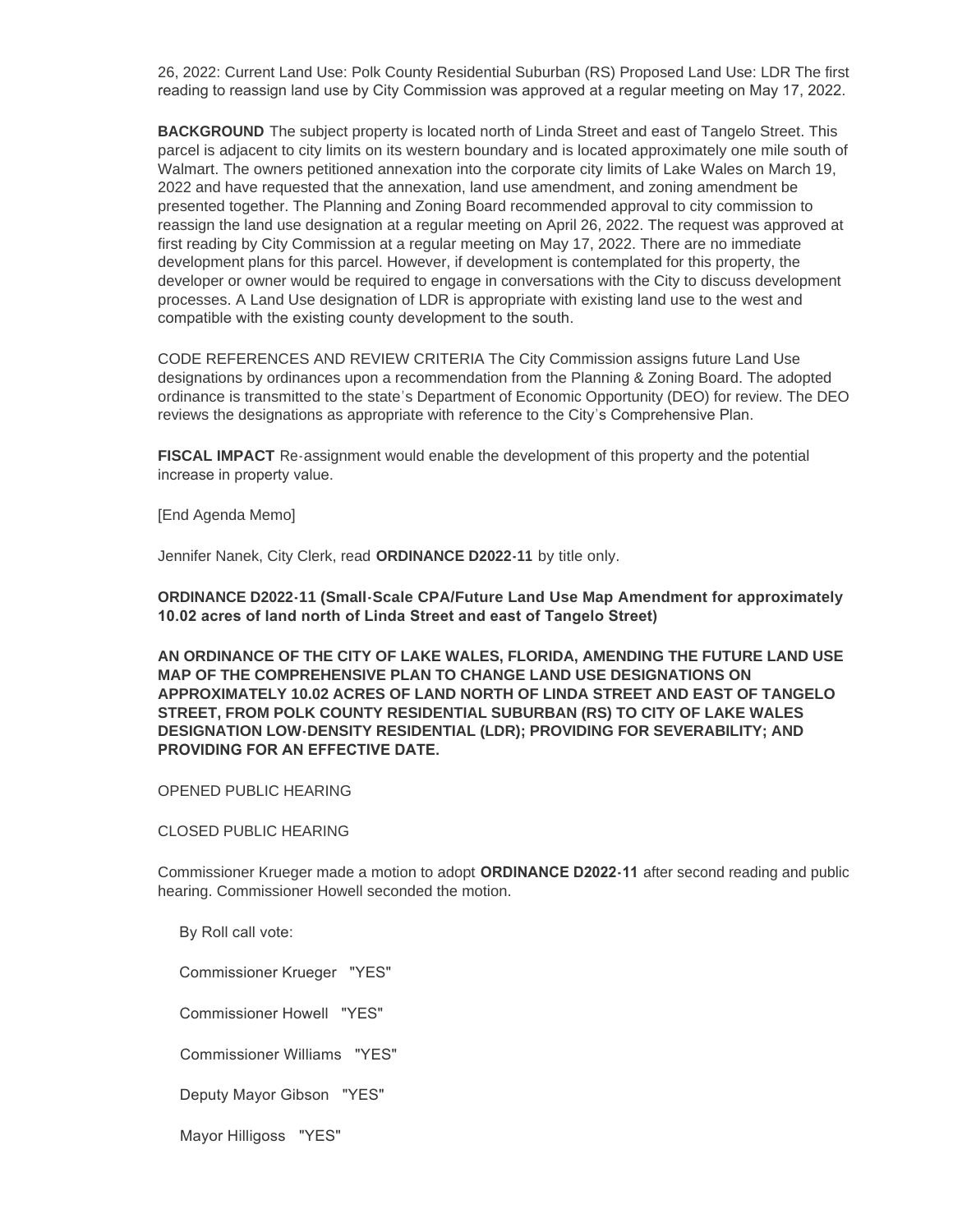Motion passed 5-0.

8.VI. ORDINANCE 2022-12 Annexation - 2nd Reading And Public Hearing 10.02 Acres Of Land North Of Linda Street And East Of Tangelo Street

[Begin Agenda Memo]

**SYNOPSIS**: Ordinance 2022-12 proposes the voluntary annexation of approximately 10.02 acres of land north of Linda Street and east of Tangelo Street, and contiguous to the incorporated City limits.

**RECOMMENDATION** Staff recommends adoption after second reading of Ordinance 2022-12 following a public hearing. Public Hearing notice requirements have been met. City Commission approved Ordinance 2022-12 at first reading on May 17, 2022. A recommendation from the Planning and Zoning Board is not required for an annexation ordinance.

**BACKGROUND** The Murphy Family petitioned annexation into the corporate city limits of Lake Wales on March 19, 2022. "Attachment A" to the ordinance shows the property's location. It is contiguous to the City Limits along its western boundary.

**OTHER OPTIONS** Decline to annex the property.

**FISCAL IMPACT** The annexation will add to the City's tax roll. The property is valued at \$82,171, which would bring in additional property taxes. Additionally, the approval of the annexation would allow the applicant to assemble a tract of land for potential development

[End Agenda Memo]

Jennifer Nanek, City Clerk, read **ORDINANCE 2022-12** by title only.

#### **ORDINANCE 2022-12**

**(Annexation – 10.02 acres of land north of Linda Street and east of Tangelo Street) Parcel ID: 283018-000000-011030** 

**AN ORDINANCE PROVIDING FOR THE ANNEXATION OF APPROXIMATELY 10.02 ACRES OF LAND, CONTIGUOUS TO THE INCORPORATED TERRITORY OF THE CITY OF LAKE WALES, SHOWN ON ATTACHMENT "A" AND SPECIFICALLY DESCRIBED HEREIN; GIVING THE CITY OF LAKE WALES JURISDICTION OVER THE LAND ANNEXED; AND PROVIDING FOR AN EFFECTIVE DATE.**

OPENED PUBLIC HEARING

CLOSED PUBLIC HEARING

Commissioner Krueger made a motion to adopt **ORDINANCE D2022-12** after second reading and public hearing. Commissioner Howell seconded the motion.

By Roll call vote:

Commissioner Krueger "YES"

Commissioner Howell "YES"

Commissioner Williams "YES"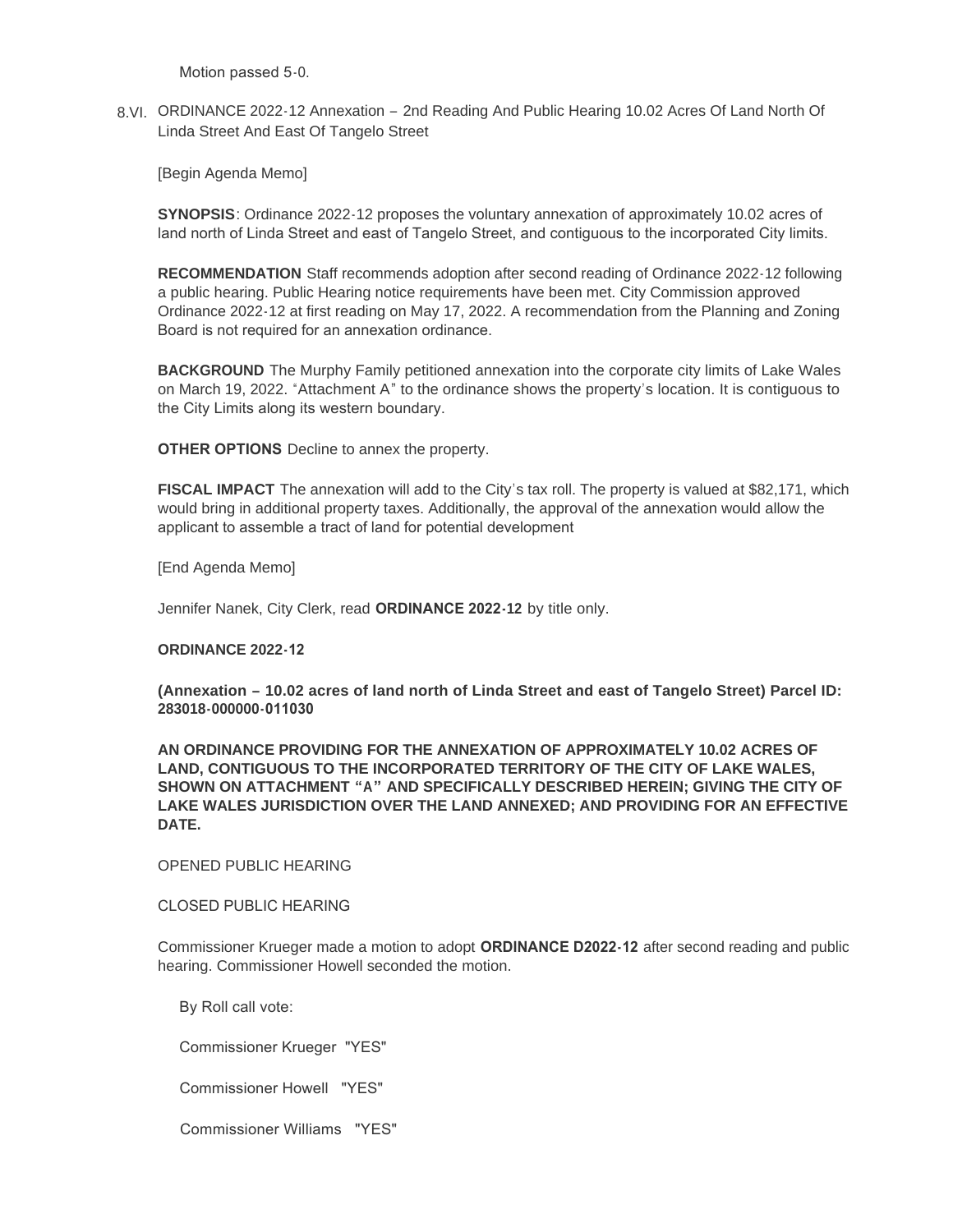Deputy Mayor Gibson "YES"

Mayor Hilligoss "YES"

Motion passed 5-0.

8.VII. ORDINANCE 2022-17 2nd Reading Public Hearing - Repealing And Reenacting Subsections (A) And (B) Of Section 20-3 Of The City's Code Of Ordinances Dealing With Obstruction Of Public Streets, Highways And Roads, Which Cited Sections Allegedly Run Afoul Of The Constitution's First Amendment Free Speech Provisions

[Begin Agenda Memo]

**SYNOPSIS:** On April 18, 2022, the City received correspondence from Southern Legal Counsel asserting that § 20-3 of the Lake Wales Code of Ordinances runs afoul of the free speech provisions of the United States Constitution. The letter cites numerous recent cases which have found Code provisions similar to those of the City which are unconstitutional.

**RECOMMENDATION**: That the City Commission adopt Ordinance 2022-17 to rescind and replace Subsections (a) and (b) of § 20-3 of the Lake Wales Code of Ordinances with language which will not impact free speech as alleged.

**FISCAL IMPACT:** None.

[End Agenda Memo]

Jennifer Nanek, City Clerk, read **ORDINANCE 2022-17** by title only.

### **ORDINANCE D2022-17**

**(Zoning Map Amendment for approximately 195.23 acres of land north of Chalet Suzanne Road and east of US Highway 27)** 

**AN ORDINANCE OF THE CITY OF LAKE WALES, FLORIDA, AMENDING THE ZONING MAP TO CHANGE ZONING DESIGNATIONS ON APPROXIMATELY 195.23 ACRES OF LAND NORTH OF CHALET SUZANNE ROAD AND EAST OF US HIGHWAY 27, FROM CITY OF LAKE WALES DESIGNATION R-1B TO R-3; PROVIDING FOR SEVERABILITY; AND PROVIDING FOR AN EFFECTIVE DATE.** 

OPENED PUBLIC HEARING

CLOSED PUBLIC HEARING

Commissioner Howell made a motion to adopt **ORDINANCE 2022-17** after second reading and public hearing. Commissioner Krueger seconded the motion.

By Roll call vote:

Commissioner Howell "YES"

Commissioner Krueger "YES"

Commissioner Williams "YES"

Deputy Mayor Gibson "YES"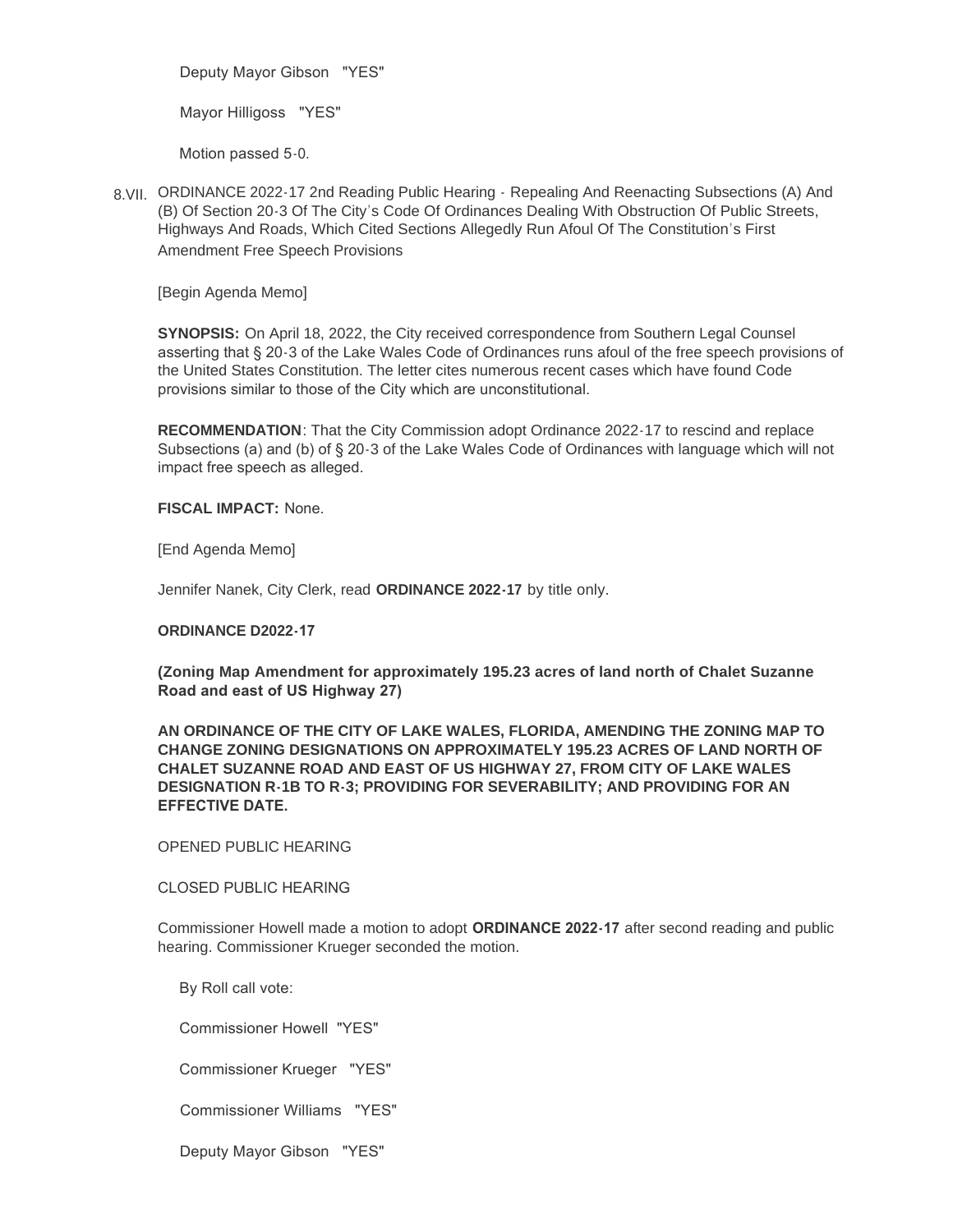Mayor Hilligoss "YES"

Motion passed 5-0.

8. VIII. ORDINANCE D2022-17 Second Reading And Public Hearing - Zoning Map Amendment For 195.23 Acres Of Land North Of Chalet Suzanne Road And East Of US Highway 27

[Begin Agenda Memo]

**SYNOPSIS:** Hillpointe LLC, authorized agent for owner, requests approval of City Commission to amend the Zoning Map on approximately 195.23 acres of land.

**RECOMMENDATION** Adoption at second reading, following a public hearing to reassign the following zoning designation, as recommended by the Planning and Zoning Board at a regular meeting on April 26, 2022: Current Zoning: R-1B Proposed Zoning: R-3 The first reading to reassign the zoning designation was approved at a regular meeting on May 17, 2022 by City Commission.

**BACKGROUND** The subject property is located north of Chalet Suzanne Road and east of US Highway 27. This parcel is adjacent to the Serenity Apartments and north of the Eagle Ridge Mall. Approximately 14.42 acres of the parcel, south of the Serenity Apartments along Chalet Suzanne Road, is zoned C-3 and will remain unchanged. The remainder 195.23 acres is the subject portion of property that is requesting to be rezoned. This request was recommended by Planning and Zoning Board on April 26, 2022, and was approved at first reading on May 17, 2022 by City Commission. A portion of the site is contemplated for multifamily development; however, plans have not yet been submitted for review. Plans for a multifamily residential development will require a Planned Development Project that would be presented to Planning Board for recommendation to City Commission. A Zoning designation of R-3 is appropriate as adjacent property to the east is zoned R-3. The zoning designation serves as a more appropriate transitional zoning from commercial to the west and residential to the east.

CODE REFERENCES AND REVIEW CRITERIA The City Commission assigns Zoning designations by ordinances upon a recommendation from the Planning & Zoning Board.

**FISCAL IMPACT** Re-assignment would enable the redevelopment of this property and the potential increase in property value.

[End Agenda Memo]

Jennifer Nanek, City Clerk, read **ORDINANCE D2022-17** by title only

**ORDINANCE D2022-17 (Zoning Map Amendment for approximately 195.23 acres of land north of Chalet Suzanne Road and east of US Highway 27)** 

**AN ORDINANCE OF THE CITY OF LAKE WALES, FLORIDA, AMENDING THE ZONING MAP TO CHANGE ZONING DESIGNATIONS ON APPROXIMATELY 195.23 ACRES OF LAND NORTH OF CHALET SUZANNE ROAD AND EAST OF US HIGHWAY 27, FROM CITY OF LAKE WALES DESIGNATION R-1B TO R-3; PROVIDING FOR SEVERABILITY; AND PROVIDING FOR AN EFFECTIVE DATE.** 

OPENED PUBLIC HEARING

CLOSED PUBLIC HEARING

Commissioner Howell made a motion to adopt **ORDINANCE D2022-17** after second reading and public hearing. Deputy Mayor Gibson seconded the motion.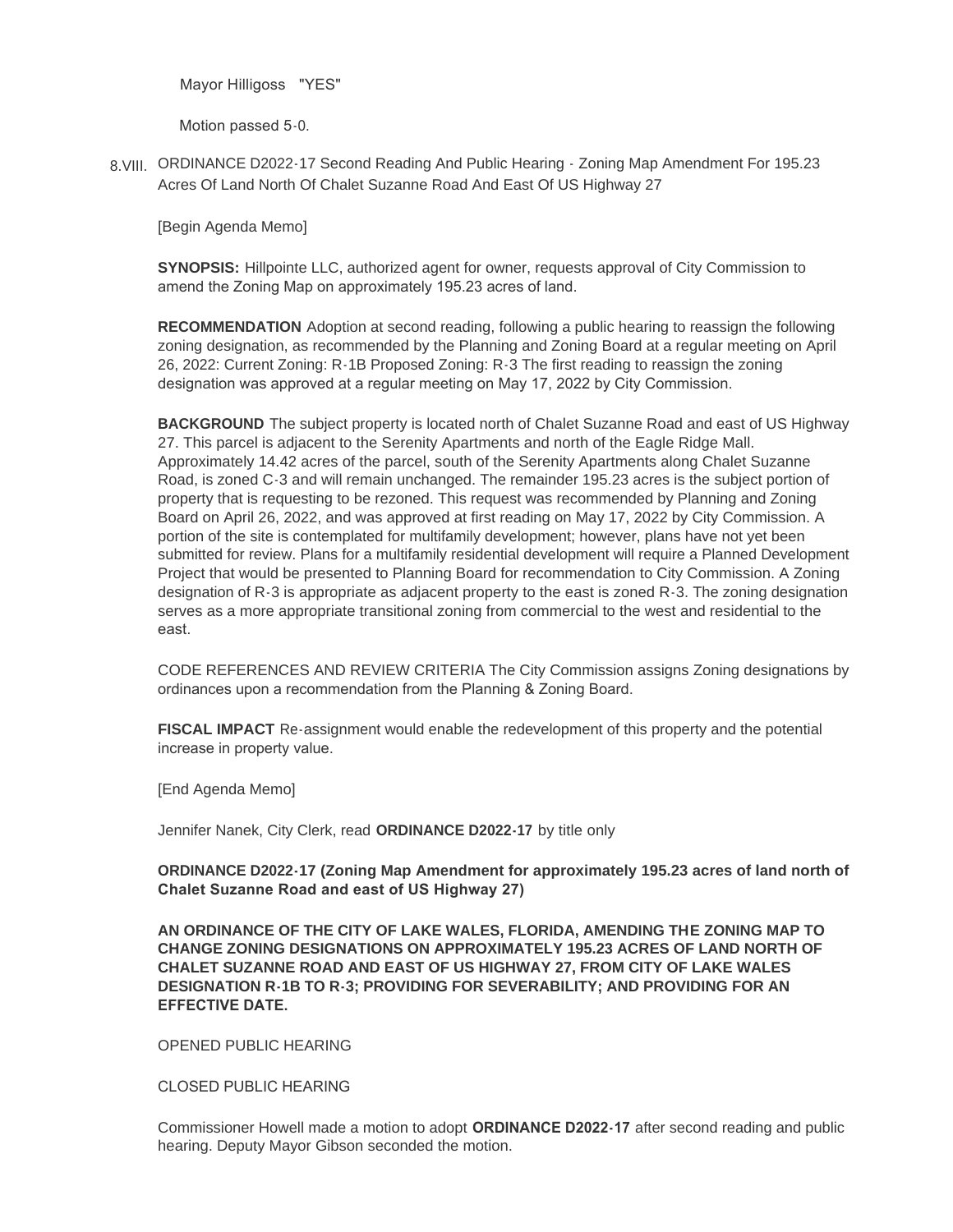By Roll call vote:

Commissioner Howell "YES"

Deputy Mayor Gibson "YES"

Commissioner Williams "YES"

Commissioner Krueger "NO"

Mayor Hilligoss "YES"

Motion passed 4-1.

# 9. NEW BUSINESS

9.I. ORDINANCE D2022-12 - First Reading And Public Hearing - Zoning Map Amendment For 10.02 Acres Of Land North Of Linda Street And East Of Tangelo Street

[Begin Agenda Memo]

**SYNOPSIS:** Shelton T. Rice, authorized agent for owner, requests approval of City Commission to amend the Zoning Map on approximately 10.02 acres of land.

**RECOMMENDATION** Approval at first reading, and adoption at second reading, following a public hearing to reassign the following zoning designation, as recommended by the Planning and Zoning Board at a regular meeting on April 26, 2022: Current Zoning: Polk County Residential Suburban (RS) Proposed Zoning: R-1A

**BACKGROUND** The subject property is located north of Linda Street and east of Tangelo Street. This parcel is adjacent to city limits on its western boundary and is located approximately one mile south of the Walmart.

The owners petitioned annexation into the corporate city limits of Lake Wales on March 19, 2022 and have requested that the annexation, land use amendment, and zoning amendment be presented together. The Planning and Zoning Board recommended approval to city commission to reassign the land use and zoning designations at a regular meeting on April 26, 2022. The request to reassign land use was approved at first reading by City Commission at a regular meeting on May 17, 2022.

There are no immediate development plans for this parcel. However, if development is contemplated for this property, the developer or owner would be required to engage in conversations with the City to discuss development processes.

A Zoning designation of R-1A is appropriate with existing R-1A zoning to the west and compatible with the existing county development to the south.

CODE REFERENCES AND REVIEW CRITERIA The City Commission assigns future Land Use and Zoning designations by ordinances upon a recommendation from the Planning & Zoning Board.

**FISCAL IMPACT** Re-assignment would enable the development of this property and the potential increase in property value.

[End Agenda Memo]

Jennifer Nanek, City Clerk, read **ORDINANCE D2022-12** by title only.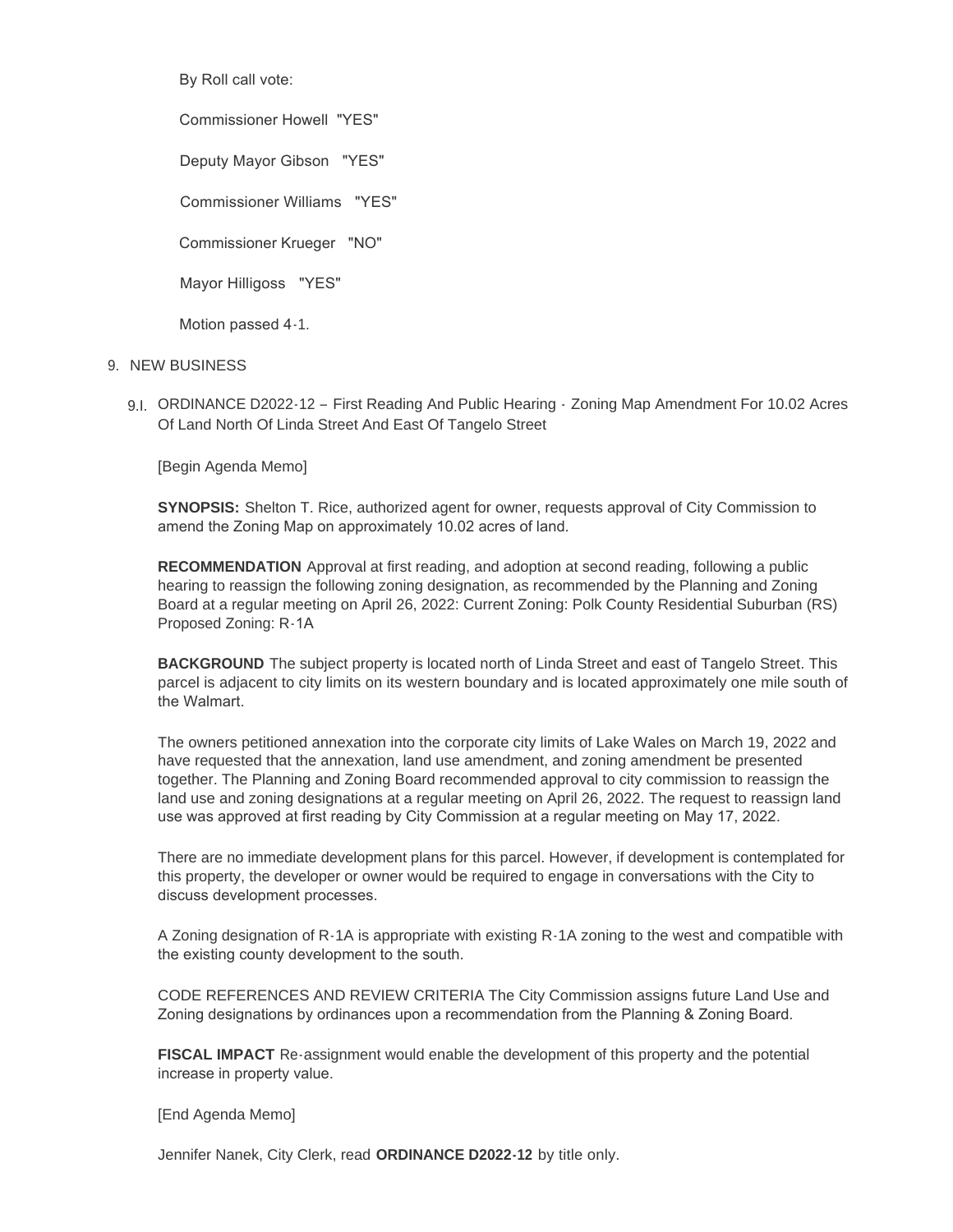**ORDINANCE D2022-12 (Zoning Map Amendment for approximately 10.02 acres of land north of Linda Street and east of Tangelo Street)** 

**AN ORDINANCE OF THE CITY OF LAKE WALES, FLORIDA, AMENDING THE ZONING MAP TO CHANGE ZONING DESIGNATIONS ON APPROXIMATELY 10.02 ACRES OF LAND NORTH OF LINDA STREET AND EAST OF TANGELO STREET, FROM POLK COUNTY RESIDENTIAL SUBURBAN TO CITY OF LAKE WALES DESIGNATION R-1A; PROVIDING FOR SEVERABILITY; AND PROVIDING FOR AN EFFECTIVE DATE.**

OPENED PUBLIC HEARING

CLOSED PUBLIC HEARING

Commissioner Howell made a motion to approve **ORDINANCE D2022-12** after first reading and public hearing. Commissioner Krueger seconded the motion.

By Roll call vote:

Commissioner Howell "YES"

Commissioner Krueger "YES"

Commissioner Williams "YES"

Deputy Mayor Gibson "YES"

Mayor Hilligoss "YES"

Motion passed 5-0.

9.II. ORDINANCE 2022-30 LDR Updates Chapter 23 Land Development Regulations -1st Reading And Public Hearing

[Begin Agenda Memo]

**SYNOPSIS:** Staff proposes amendments to the following sections of the Land Development Regulations (LDRs) (Chapter 23, Lake Wales Code of Ordinances):

- a. Section 23-306 Off-street and vehicular areas
- b. Section 23-421 Permitted Uses
- c. Section 23-302 Definitions

**RECOMMENDATION** At a regular meeting on April 26, 2022, the Planning and Zoning Board made a recommendation of approval to City Commission for the proposed changes to the Land Development Regulations. Staff recommends approval at first reading, following a public hearing.

Sec. 23-306 Off-street and vehicular access

*Background and justification:* Members of the Planning and Zoning Board have expressed an interest in including requirements for Electric Vehicle Charging Facilities within the parking code. Proposed is to require new multi-family sites to provide a minimum of 10% of the overall required parking, as EV charging station spaces. Other uses may be included in the future.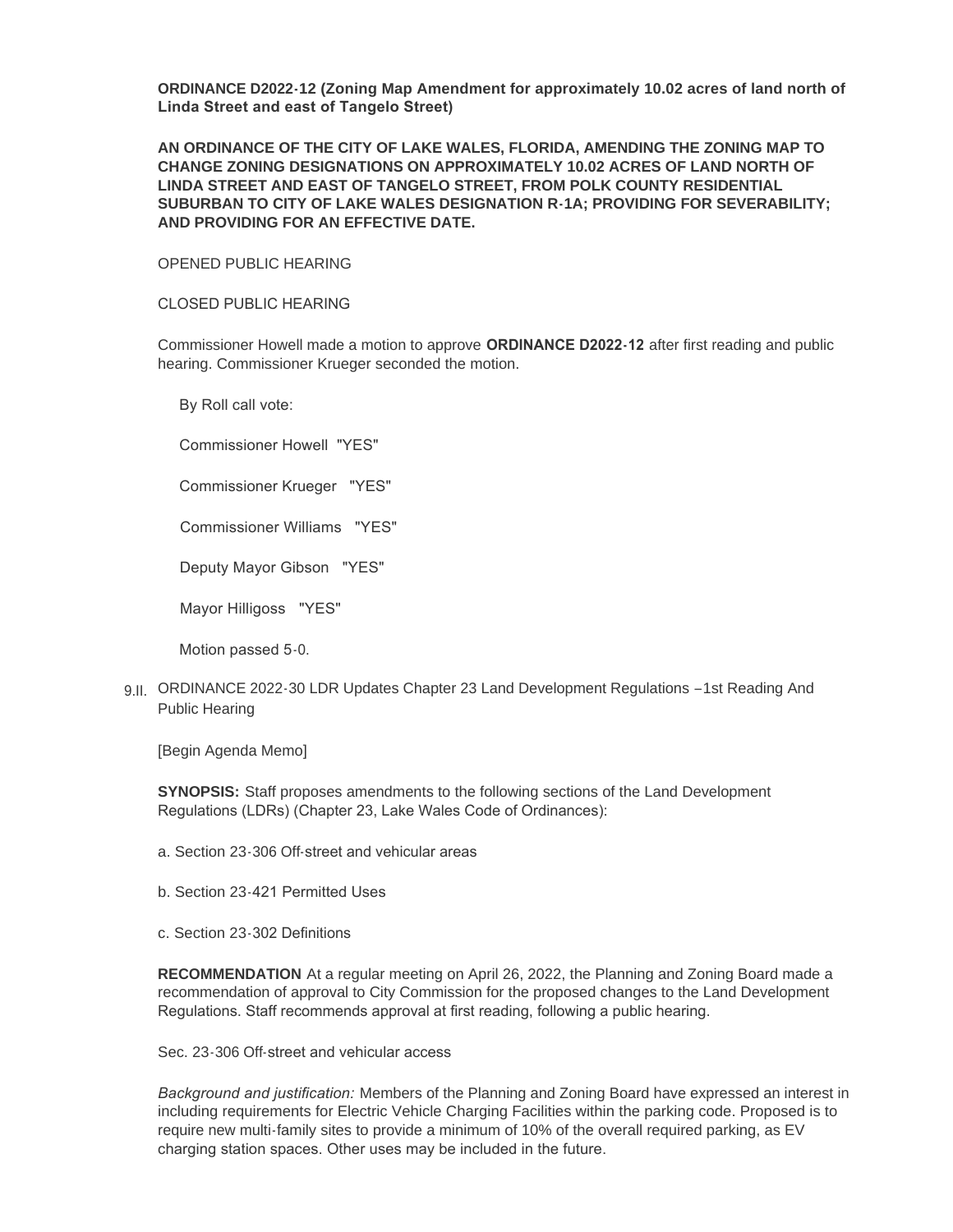# Sec. 23-306.4 ELECTRIC VEHICLE CHARGING FACILITIES.

# a. It is the intent of this section to establish minimum standards for electric vehicle charging facilities.

# 1. Parking Spaces

A. Electric vehicle charging facilities shall be provided in off-street parking areas for specific uses as noted in Table 23-306B.

B. Off-street electric vehicle charging facility spaces shall be included in the calculation of minimum required off-street parking spaces.

C. Off-street electric vehicle charging facility spaces may be reserved for the parking and charging of electric vehicles only.

D. A minimum of one (1) electric vehicle installed space shall be located adjacent to an ADA designated space to provide access to the charging station.

# 2. Charging Equipment

A. Battery charging equipment, outlets and connector devices shall be mounted on walls or pedestals located outside of the confines of the designated parking space and shall be designed and located as to not impede pedestrian travel or create trip hazards.

B. Battery charging equipment, outlets and connector devices shall be protected from damage by vehicles by bollards, curbing or other means.

C. Electric vehicle charging facilities shall be posted with signs identifying applicable operating instructions and safety warnings including the voltage and amperage levels of the charging equipment.

D. Signs may be posted identifying any applicable restrictions including whether parking in the electric vehicle charging facility space is restricted to electric vehicles, hours of operation, length of time a vehicle may use the charging equipment or other restrictions.

TABLE 23-306B MINIMUM AUTOMOBILE OFF-STREET PARKING SPACE REQUIREMENTS

Notes: \*Except for in residential uses, the administrative official may waive up to twenty-five (25) percent of required minimum parking spaces. \*\* Electric vehicle charging facilities shall be provided in off-street parking areas.

TYPES OF BUILDING & USES MINIMUM NUMBER OF PARKING SPACES REQUIRED

RESIDENTIAL (See also LODGINGS)

One, Two-family dwelling 2 per dwelling unit

Multi-family dwelling \*\* 1.5 per dwelling unit Sec. 23-307 Landscaping *Background and justification:* Make root barriers waive-able.

*Sec. 307.2 Landscaping standards. a. Tree density.* Credit shall be granted toward tree density requirements for trees preserved on site. Replacement ratios in Table 23-302A shall be used to calculate credit. 3. *Residential density requirements.*

NOTE: Street Trees are required to have root barriers. Root barriers shall be approved by the Administrative Official prior to planting, unless waived by City staff.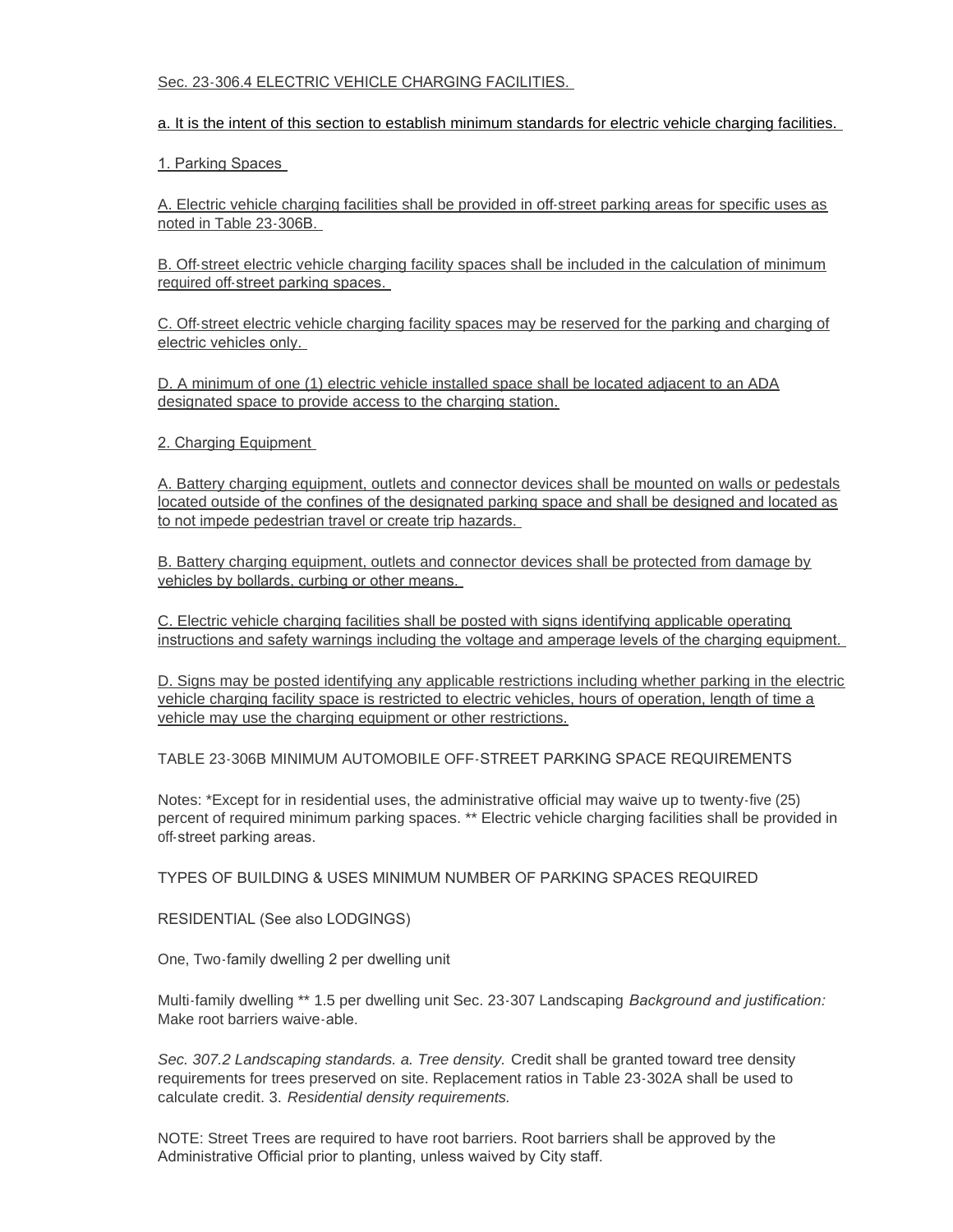Sec. 23-421 Permitted Uses

*Background and justification:* new amendments to the Permitted Use Chart are proposed in order to strengthen the intent of recent code changes affecting the placement of manufactured and modular homes within the city. The intent of the code is to allow manufactured homes through the PDP approval process only, to prohibit them on infill or individual lots, and to distinguish between housing types.

TABLE 23-421

PERMITTED USES AND SPECIAL EXCEPTION USES IN STANDARD ZONING DISTRICTS

P - Permitted Use S - Special Exception Use PDP - Planned Development Project MDP - Master Development Plan R-1A R-1B R-1C R-1D R-2 R-3 P F PDM U C-1/ C-1A C-2C-2R C-3 C - 4 C-5 1 L CI B P I - 1 I - 2 C N R

**RESIDENTIAL** 

Dwelling: Single-family P P P P P P PMDP P P

Dwelling: Two-family P P P MDP P P

Dwelling: Multi-family (up to 12 units on one parcel) P P MDP P P P P P

Dwelling: Multi-family (more than 12 units/parcel) PDP P D P MDP PD P PD P PD P PDP PD P

Dwelling unit for caretaker employed on premises S MDP S S S S S S S S S SSS

Dwelling, accessory to single-family house\* S S S S S S S MDP P S S S S S

Mixed-use - residential and nonresidential PD P PD P PD P PD P PD P PD P S MDP P P S PDP 2 PD P

Manufactured and Modular Homes (individual lots)

Manufactured Home and Modular Home Parks Community PD P PD P PD P PD P PD P PDP

Modular Home Subdivisions PD P PD P PD P PD P PD P PDP Manufactured Home Subdivisions

**Section 23-802 Definitions** *Background and justification:* The proposed definition changes should add clarity to the City's intent behind distinguishing between dwelling unit construction types. Definitions are also included to support the Electronic Vehicle parking changes.

*Dwelling unit.* Quarters, including sleeping, kitchen, and bathroom facilities, for one (1) household. (See also household.) *Accessory dwelling unit* means an apartment or guest house incidental to the principal structure on a lot.

*Caretaker dwelling unit* means an apartment or house incidental to the principal structure and use on a lot and used primarily by a person or persons responsible for the upkeep of the property.

*Multi-family dwelling* means a building providing quarters for three (3) or more households.

Single-family dwelling means a building providing quarters for one (1) household. For the purpose of this Chapter, a manufactured home, modular home, or shipping container shall not be considered a singlefamily dwelling.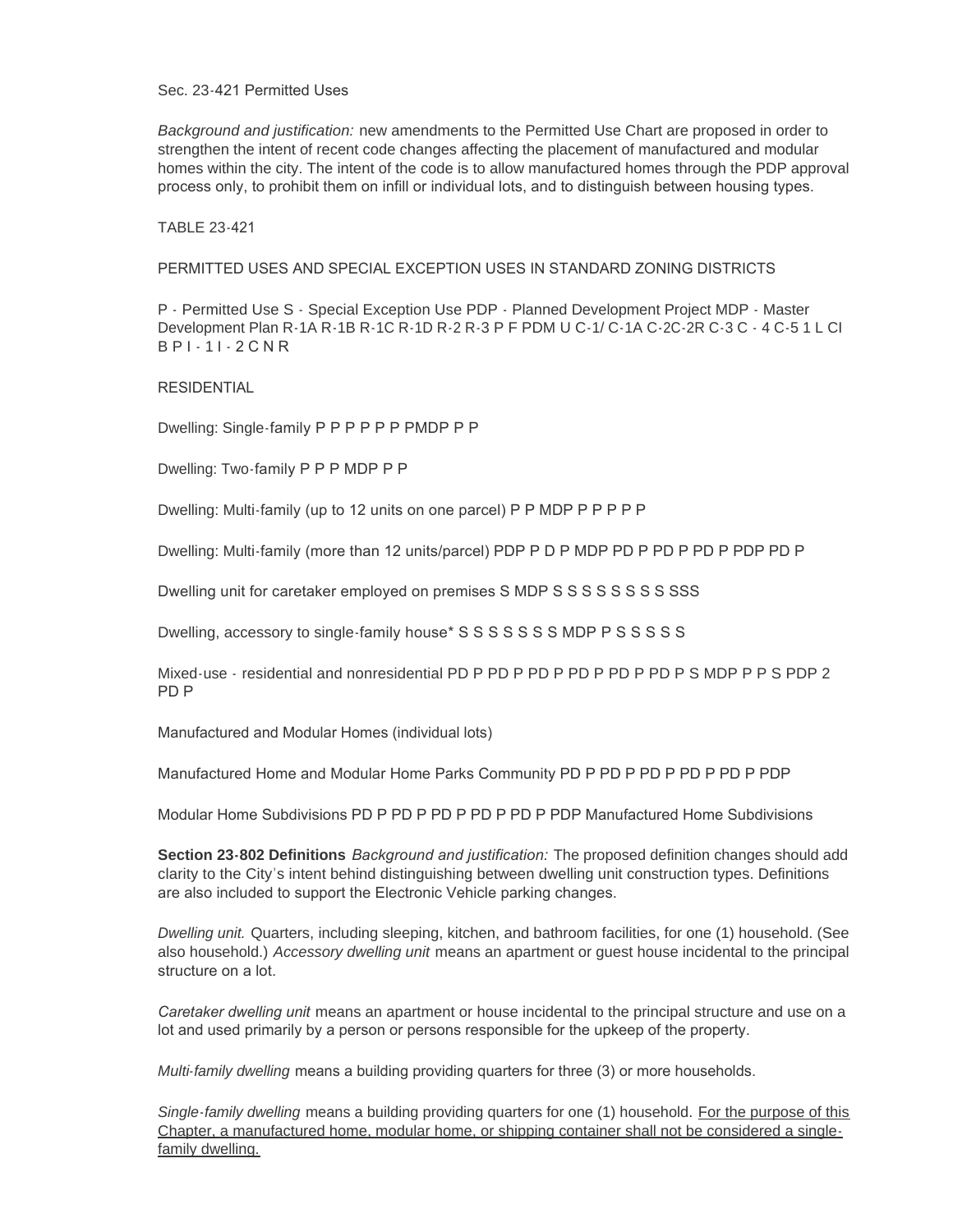*Two-family dwelling* means a building providing separate quarters for two (2) households.

Modular Home shall not mean a manufactured home but refers to a unit partially constructed off-site (such as trusses and wall sections) and assembled at the site as a standard home or building unit, meeting all the Southern Building Standard Code requirements. For the purposes of this Chapter, a modular home shall not be considered a single-family dwelling. Modular homes are indistinguishable from site-built homes.

*Modular home park or subdivision* means a parcel (or contiguous parcels) of land divided into two (2) or more modular home lots for rent or sale.

*Electric vehicle* means any vehicle that operates, either partially or exclusively, on electrical energy.

*Electric vehicle charging facility* means a public or private parking space that is served by battery charging equipment for the purpose of charging electric vehicles.

*Community Buildings* means a place, structure, area, and/or other facility used for and providing religious, fraternal, social, and recreational programs. They are not operated for profit, and neither alcoholic beverages nor meals are normally dispensed or consumed. Also known as amenity centers, these facilities are typically located in manufactured & modular parks and subdivisions.

*Community Centers* means a building to be used as a place for place of meeting, recreation, or social activity. Community Centers are typically owned or operated by a government agency. Shipping container means a container with strength suitable to withstand reuse as an article for the intermodal shipment and storage of goods.

#### CODE REFERENCES AND REVIEW CRITERIA

Section 23-306 Off-street and vehicular areas

Section 23-421 Permitted Uses

Section 23-302 Definitions

#### **FISCAL IMPACT** None

[End Agenda Memo]

Jennifer Nanek, City Clerk, read **ORDINANCE 2022-30** by title only.

#### **ORDINANCE 2022-30**

# **AN ORDINANCE OF THE CITY OF LAKE WALES, POLK COUNTY, FLORIDA, AMENDING THE CODE OF ORDINANCES CHAPTER 23, ZONING, LAND USE AND DEVELOPMENT REGULATIONS AMENDING SECTION 23-306 OFF-STREET AND VEHICULAR AREAS, TABLE 23-421 PERMITTED USES, AND SECTION 23-802 DEFINITIONS; PROVIDING FOR SEVERABILITY; AND PROVIDING FOR AN EFFECTIVE DATE.**

### OPENED PUBLIC HEARING

Tim Ratliff, resident, asked how to get a copy of what the changes are. James Slaton, City Manager, said the back up materials are on the website.

#### CLOSED PUBLIC HEARING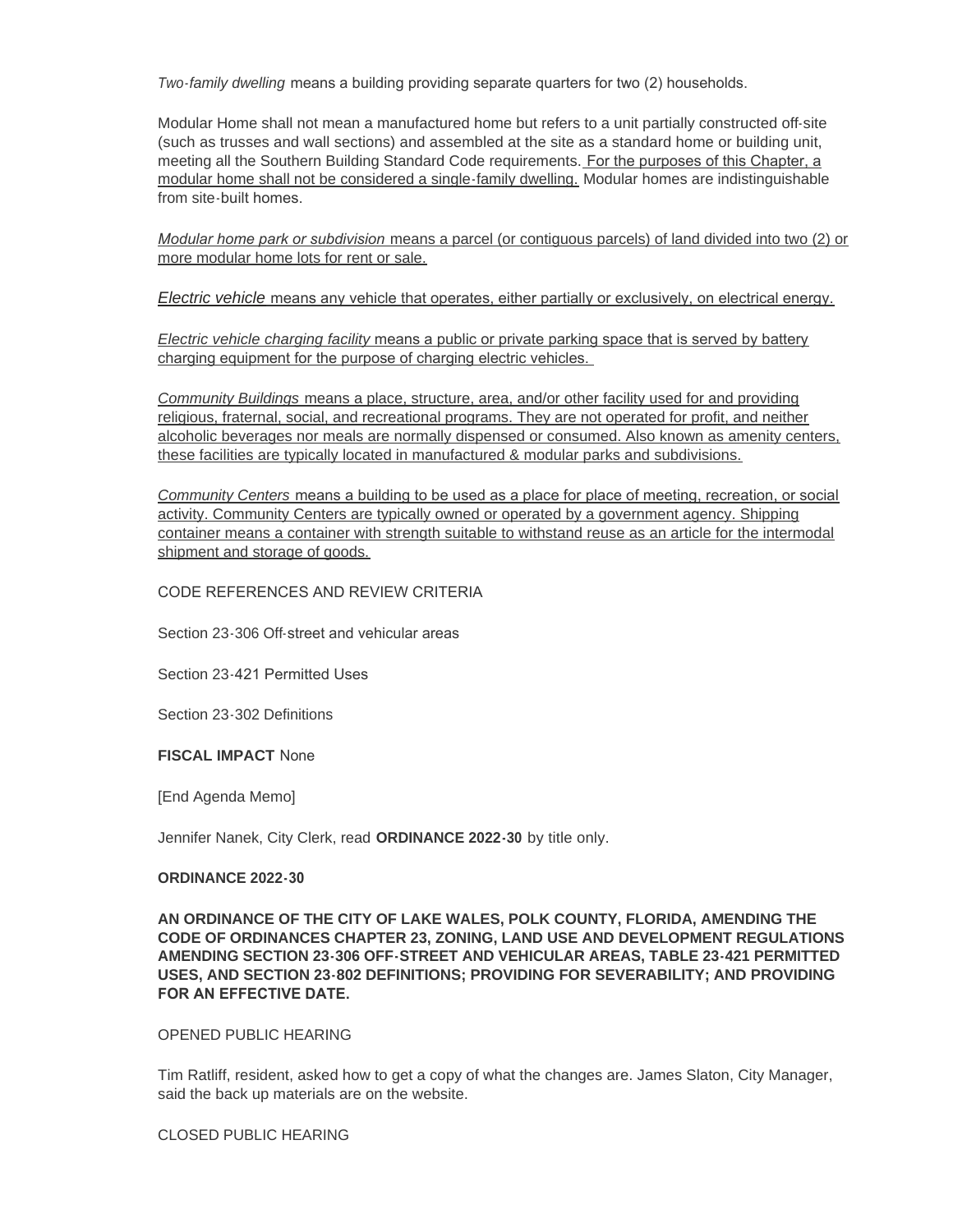Mayor Hilligoss said the requirement to have electric vehicle charging stations is a hang up for him. He asked if they have to be voted on as a package. James Slaton, City Manager, said the Commission can vote to remove that section if they wish and approve it as amended. Albert Galloway, City Attorney, Jr., explained that if they did they the ordinance would have a different title and would have to go back for 1st and 2nd readings.

Deputy Mayor Gibson said he felt it ought to be on the checklist. We could move to table this and ask for it to come back.

Mr. Slaton asked Mr. Bennett to review the changes that were made. Mark Bennett, Development Services Director, reviewed the item and changes in the ordinance since the work session.

Commissioner Krueger said he did not think that it was the responsibility of the City to require developers to install charging stations.

Deputy Mayor Gibson said that some mandates he is in favor such as a tree ordinance that enhance our property values and tax base. Mandating charging stations is not in that category. If a developer of an apartment house includes charging stations they will attract those customers.

Mayor Hilligoss said the way its packaged we have to vote on the whole thing. Mr. Galloway confirmed this. Mayor Hilligoss said we will vote on the whole thing.

Commissioner Howell made a motion to approve **ORDINANCE 2022-30** after first reading and public hearing. There was no second.

The motion died for lack of a second.

9.III. RESOLUTION 2022-14, Preliminary Rate Resolution - Brookshire Street Lighting District.

[Begin Agenda Memo]

**SYNOPSIS**: Preliminary Rate Resolution for the Brookshire Street Lighting District

**RECOMMENDATION** It is recommended that City Commission adopt Resolution No. 2022-14 providing the Preliminary Rate Resolution for the Brookshire Street Lighting District.

**BACKGROUND** In 2010, the City of Lake Wales received a petition requesting the creation of a Street Lighting District for the Brookshire subdivision. The District includes the thirty-one (31) decorative street lighting poles. Eighty-seven (87) platted lots are within the street lighting district and the estimated annual street lighting costs are \$13,175. The estimated annual charge per plated lot is \$155 based on the 85 billable parcels.

**OTHER OPTIONS** Do not approve Brookshire Street Lighting District special assessment.

**FISCAL IMPACT** Annual estimated assessment revenue of \$13,175 is expected to pay all street lighting costs relating to the services, facilities and programs within the Brookshire Street Lighting District.

[End Agenda Memo]

Jennifer Nanek, City Clerk, read **RESOLUTION 2022-14** by title only.

# **RESOLUTION 2022-14**

**A RESOLUTION OF THE CITY OF LAKE WALES, FLORIDA, RELATING TO THE FUNDING OF**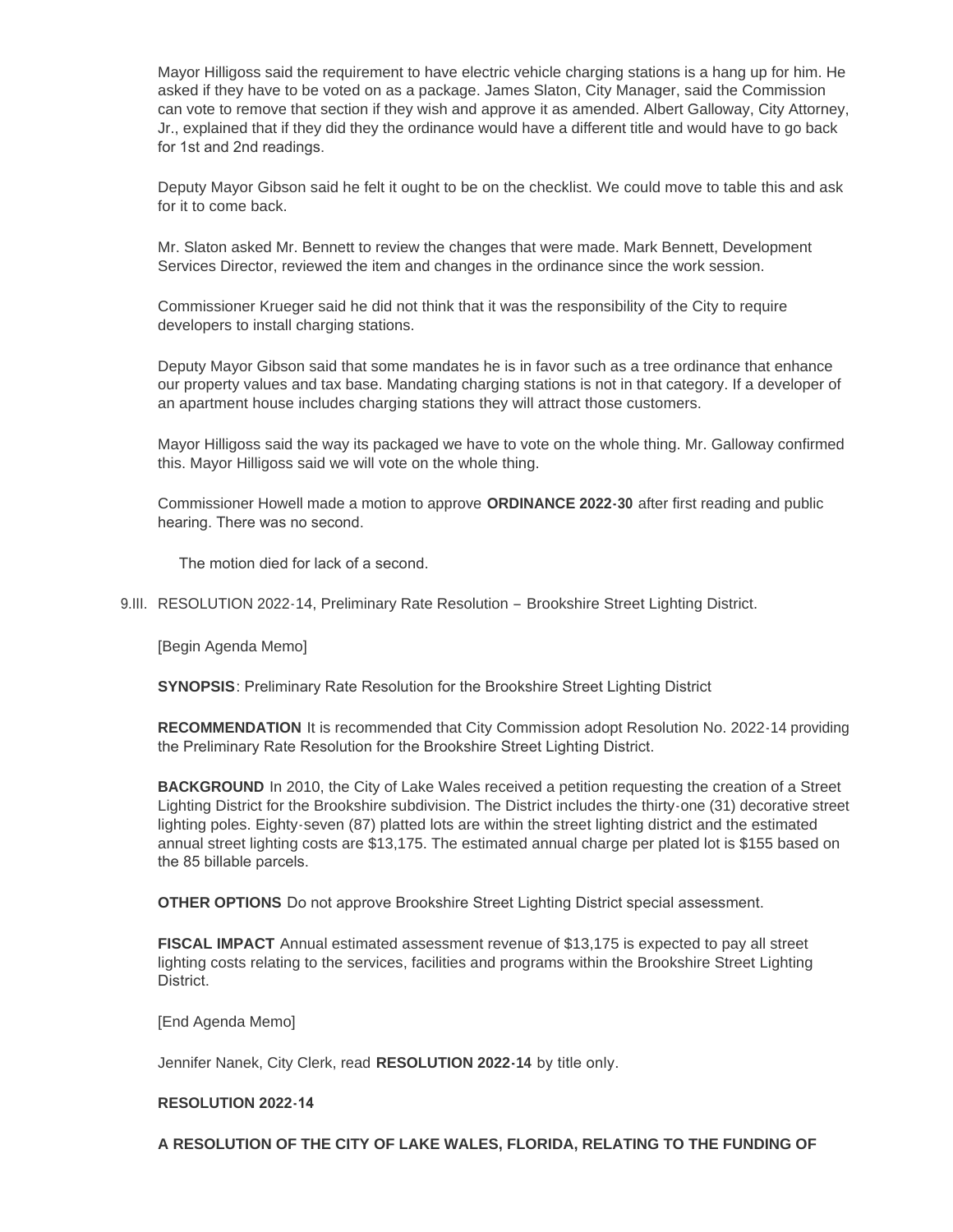**STREET LIGHTING SERVICES AND FACILITIES WITHIN THE BROOKSHIRE STREET LIGHTING DISTRICT IN THE CITY OF LAKE WALES, FLORIDA; DESCRIBING THE METHOD OF ASSESSING STREET LIGHTING SERVICES AND FACILITIES WITHIN THE BROOKSHIRE STREET LIGHTING DISTRICT IN THE CITY OF LAKE WALES; DIRECTING THE PREPARATION OF AN UPDATED ASSESSMENT ROLL; AUTHORIZING A PUBLIC HEARING AND DIRECTING THE PROVISION OF NOTICE THEREOF; PROVIDING FOR CONFLICTS, SEVERABILITY, AND AN EFFECTIVE DATE.**

Deputy Mayor Gibson made a motion to adopt RESOLUTION 2022-14. Commissioner Howell seconded the motion.

By roll call vote:

Deputy Mayor Gibson "YES"

Commissioner Howell "YES"

Commissioner Krueger "YES"

Commissioner Williams "YES"

Mayor Hilligoss "YES"

Motion passed 5-0.

9.IV. RESOLUTION 2022-15 Preliminary Rate Resolution Fire Assessment

[Begin Agenda Memo]

**SYNOPSIS:** Preliminary Rate Resolution for Fire Protection Services Assessment

**RECOMMENDATION** It is recommended that City Commission adopt Resolution 2022-15 providing the Preliminary Rate Resolution for Fire Protection Services Assessment.

**BACKGROUND** It is recommended that the City Commission set the Preliminary Fire Protection Services Assessment rate and adopt Preliminary Fire Protection Service Assessment Resolution 2022- 15 providing for Fire Protection Services Assessments for fiscal year beginning October 1, 2022. Staff is recommending the following rate scenario: Property Category Assessment Rate Single-Family Per dwelling unit \$146 Multi-Family Per dwelling unit \$ 72 Mobile Home Per dwelling unit \$129 Property Category Assessment Rate Commercial Per Sq Ft \$.06 Industrial/Warehouse Per Sq Ft \$.01 Institutional Per Sq Ft \$.08

**OTHER OPTIONS** Rely solely on the ad valorem taxes to fund fire protection services, equipment, and programs.

**FISCAL IMPACT** The estimated net revenue is \$1,168,837.

[End Agenda Memo]

Jennifer Nanek, City Clerk, read **RESOLUTION 2022-15** by title only.

# **RESOLUTION 2022-15**

**(Preliminary Assessment Resolution)** 

**A RESOLUTION OF THE CITY OF LAKE WALES, FLORIDA, RELATING TO THE PROVISION OF**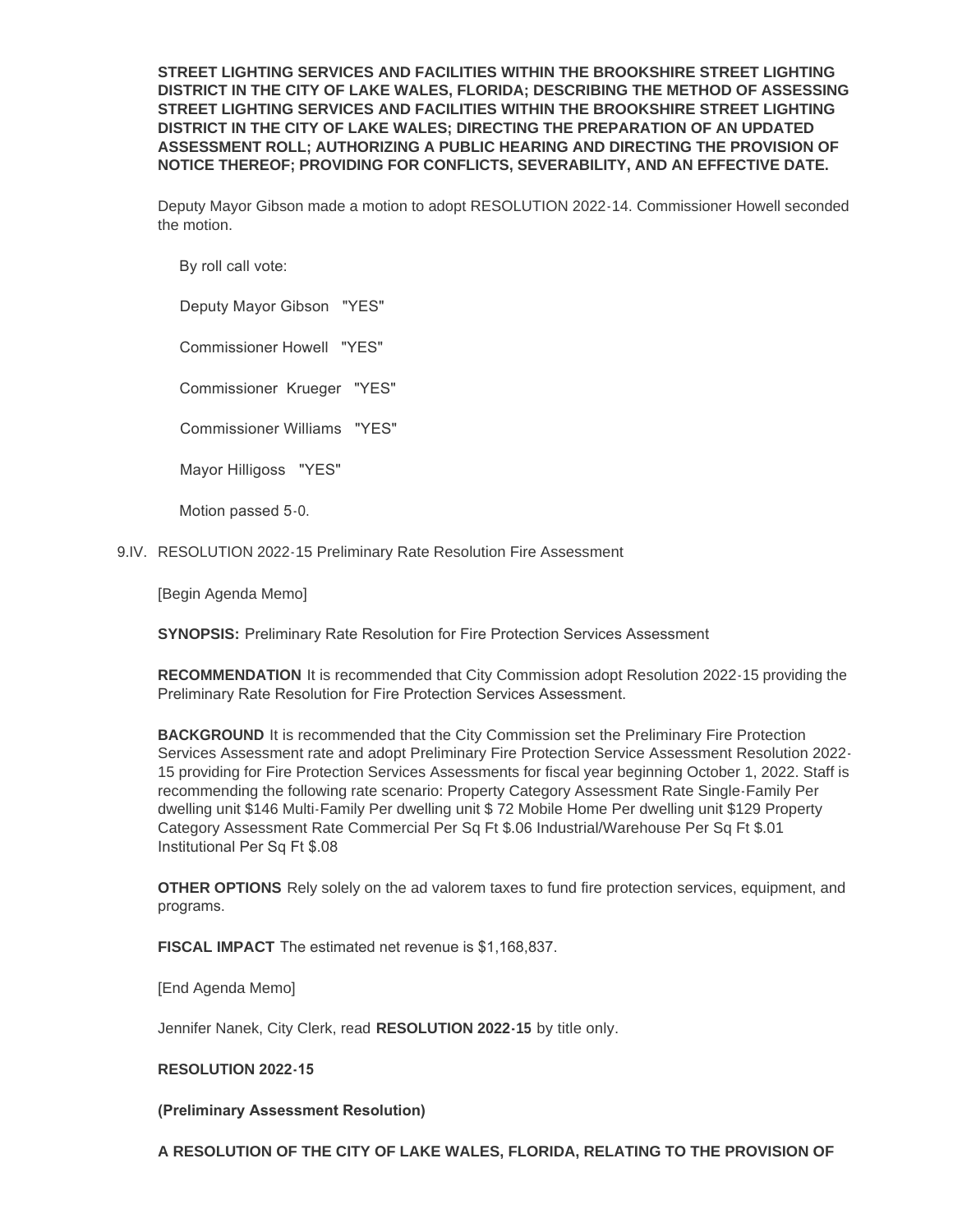**FIRE PROTECTION SERVICES, FACILITIES AND PROGRAMS; PROVIDING AUTHORITY, PURPOSE, AND DEFINITIONS; PROVIDING LEGISLATIVE FINDINGS; DESCRIBING THE METHOD OF ASSESSING FIRE PROTECTION ASSESSMENT COSTS AGAINST PROPERTIES WITHIN THE CITY OF LAKE WALES; DETERMINING THE FIRE PROTECTION ASSESSED COST AND INITIAL FIRE PROTECTION ASSESSMENTS; DIRECTING THE PREPARATION OF AN ASSESSMENT ROLL; AUTHORIZING A PUBLIC HEARING AND DIRECTING THE PROVISION OF NOTICE THEREFOR; PROVIDING FOR SEVERABILITY, CONFLICTS, AND AN EFFECTIVE DATE.** 

Commissioner Howell made a motion to adopt RESOLUTION 2022-15 by title only. Commissioner Krueger seconded the motion.

By Roll Call Vote:

Commissioner Howell "YES"

Commissioner Krueger "YES"

Commissioner Williams "YES"

Deputy Mayor Gibson "YES"

Mayor Hilligoss "YES"

Motion passed 5-0.

9.V. Resolution 2022-11 - Resolution To Utilize The Uniform Method Of Collecting Non-Ad Valorem Assessments And Adopting The Special Assessment Roll.

[Begin Agenda memo]

**SYNOPSIS**: Resolution 2022-11 declares the City's intent to utilize the uniform method of collecting non-ad valorem assessments and adopts the assessment roll for 2022.

**RECOMMENDATION** Staff recommends adoption of Resolution 2021-11 after a public hearing, as required by Florida Statutes. Public notice requirements have been met.

**BACKGROUND** In February 2013, the City Commission adopted Ordinance 2013-04 – Abatement and Violation Assessment (Chapter 17.5), providing for the uniform method of collecting non-ad valorem special assessment for service liens. The City's intent is to collect service liens that are the result from services provided by the City to clean properties, repair or demolish buildings and the like, such services being a special benefit to the property owner. This does not include fines or administrative liens. Ordinance 2013-04 established the City of Lake Wales in its entirety, as its city boundaries exist on the date of enactment and as they may be expanded or contracted from time to time as the special assessment district for the purposes of abatement and violation correction. The resolution has been noticed per Florida Statute at least twenty (20) days in advance of the public hearing. Staff published a potential list of properties in the notice and provided by first class mail a letter to every property owner that may be affected by this action. On January 18, 2022, The City Commission approved a contract with Ray and Sons Lawn Service, LLC to provide abatement services (see attached agreement).

**OTHER OPTIONS** Decline the adoption of Resolution 2022-11

**FISCAL IMPACT** This will provide for reimbursement of funds expended in the course of abating and correcting violations of the municipal code.

[End Agenda Memo]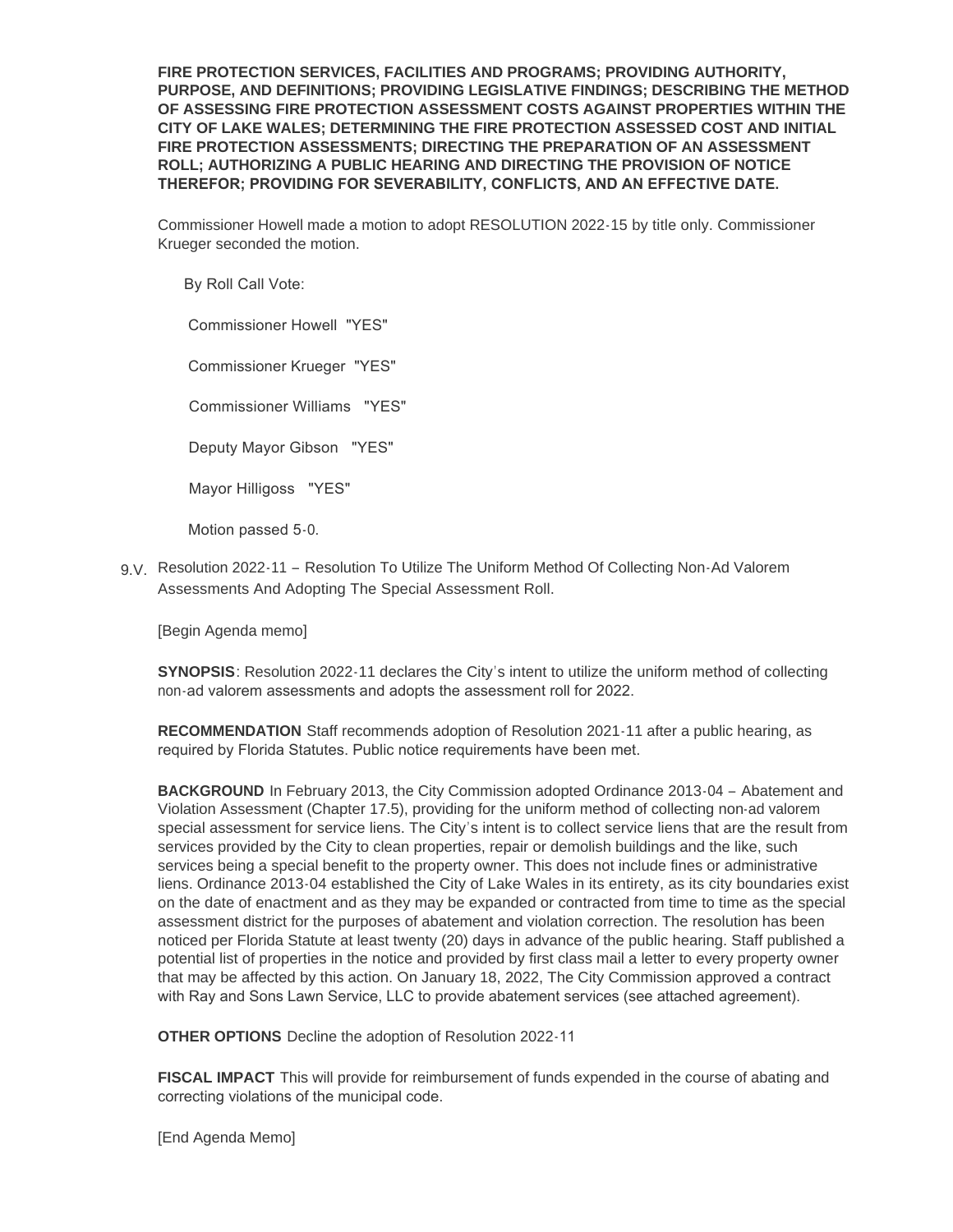Jennifer Nanek, City Clerk, read **RESOLUTION 2022-11** by title only.

# **RESOLUTION 2022 - 11 A RESOLUTION OF THE CITY OF LAKE WALES, POLK COUNTY, FLORIDA AUTHORIZING TO UTILIZE THE UNIFORM METHOD OF COLLECTING NON-AD VALOREM ASSESSMENTS; ADOPTING THE SPECIAL ASSESSMENT ROLL FOR ABATEMENT OF CODE VIOLATIONS FOR CALENDAR YEAR 2021; AND PROVIDING FOR SEVERABILITY AND AN EFFECTIVE DATE.**

Commissioner Krueger made a motion to adopt RESOLUTION 2022-11 by title only. Commissioner Howell seconded the motion.

By Roll Call Vote:

Commissioner Krueger "YES"

Commissioner Howell "YES"

Commissioner Williams "YES"

Deputy Mayor Gibson "YES"

Mayor Hilligoss "YES"

Motion passed 5-0.

### 10. CITY ATTORNEY

Albert Galloway, Jr., City Attorney, reported on property foreclosures. The property at 138 E Street will go to a public sale later this month. The city will take title and probably transfer it to CRA. At the last Code board meeting two additional foreclosures were authorized.

#### 11. CITY MANAGER

James Slaton, City Manager, reported on possible funding of \$1million from a federal program with the help of Congressman Soto's office.

11.I. Commission Meeting Calendar

James Slaton, City Manager, said next week is the CRA meeting and Commission Work Session.

#### 12. CITY COMMISSION COMMENTS

Commissioner Krueger read excerpts from a book explaining why America was founded on Christian principles.

Commissioner Howell said we need to correct our rules concerning proclamations. This should be covered so this should not happen again. Proclamations should not be political or personal or anything to do with religion. We need to all be on the same page about Lake Wales.

Deputy Mayor Gibson said the Buck Moore Road study was excellent. Some things were similar to the design for 1st Street. Maybe we should have stayed with Dover-Kohl

Deputy Mayor Gibson said that Haines City has had trouble lately between the Administration and the Commission and suggested we be sure our rules are clear and that everyone understands them.